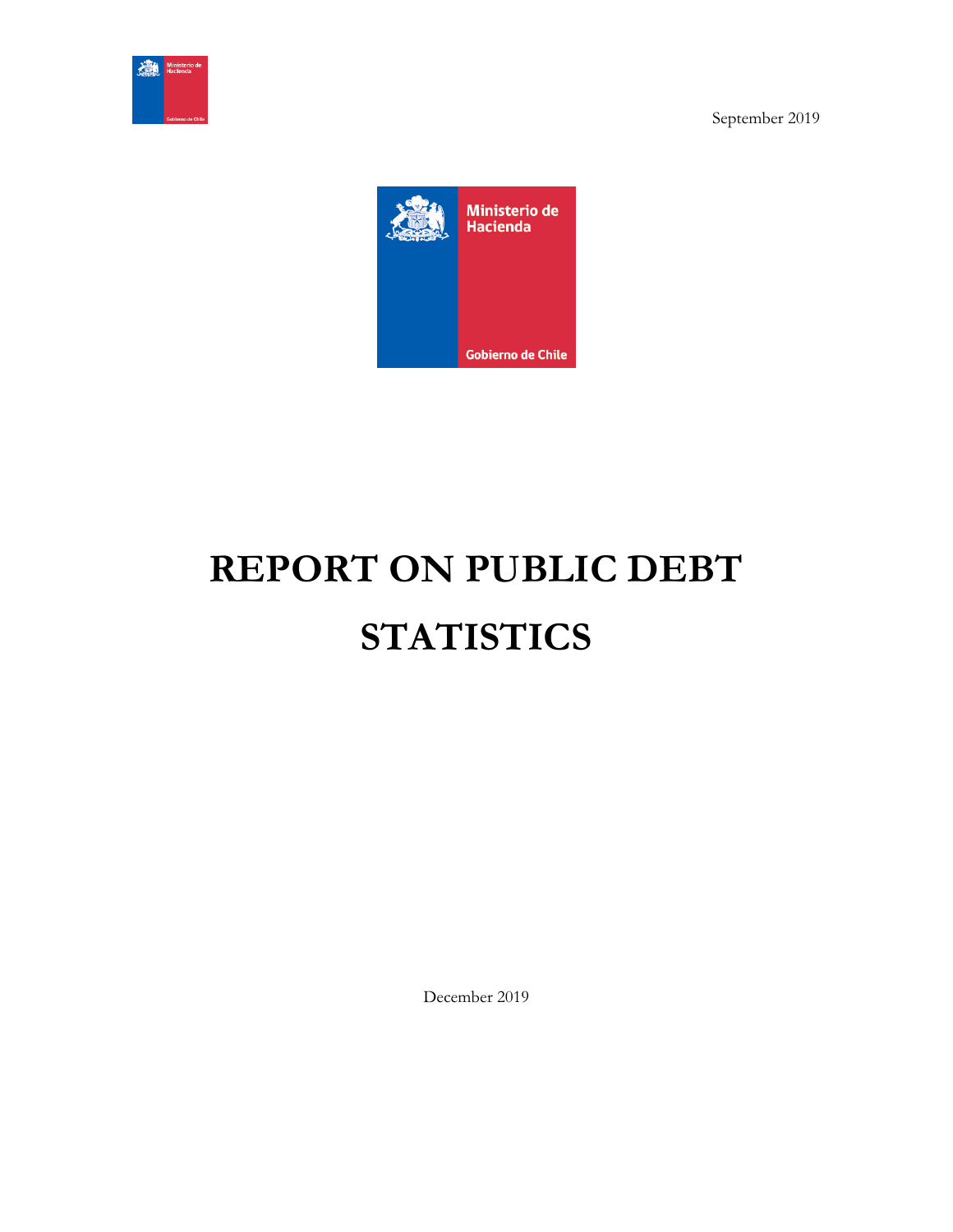

# TABLE OF CONTENTS

| Ι.    |                                                                                |  |
|-------|--------------------------------------------------------------------------------|--|
|       |                                                                                |  |
| Н. 1. |                                                                                |  |
| II.2. |                                                                                |  |
| II.3. |                                                                                |  |
| II.4. |                                                                                |  |
| II.5. |                                                                                |  |
|       |                                                                                |  |
|       |                                                                                |  |
|       |                                                                                |  |
|       | Assets, Liabilities and Amortizations of the Central Bank of Chile  16         |  |
|       |                                                                                |  |
|       | Government Company Debt and Guaranteed Debt of the Rest of the Public Sector19 |  |
|       |                                                                                |  |
|       |                                                                                |  |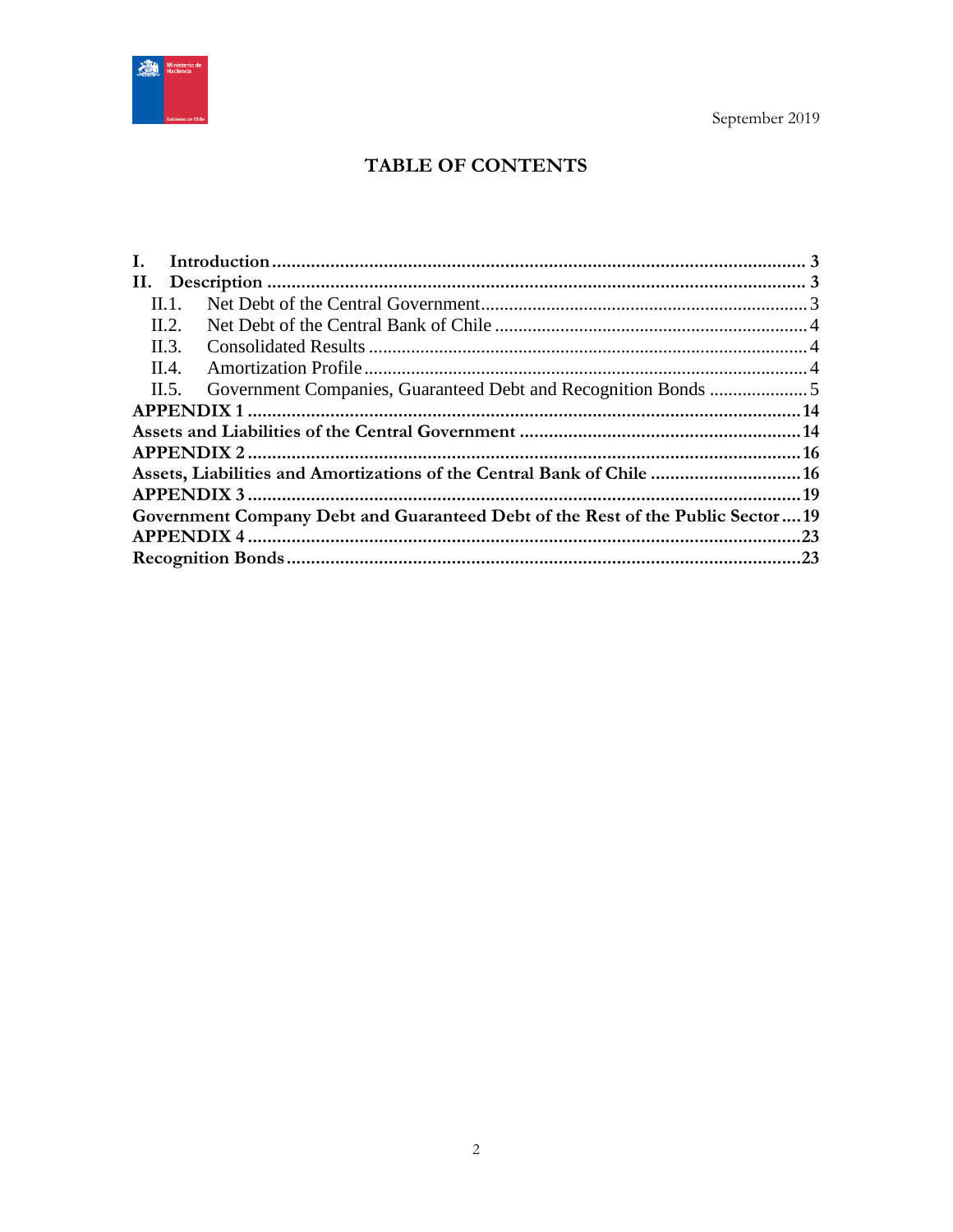

## <span id="page-2-0"></span>**I. Introduction**

This report provides a systematized view of the statistics on assets and liabilities of the Central Government, the Central Bank and Government Companies. The figures correspond to the 12 months of each year from 2006 to 2018, including also the first nine months of 2019 until September 30th. The historical series are available from 1991 in an excel spread-sheet published on the institutional web page of the Ministry of Finance (http://www.hacienda.cl/english/public-debt-office.html).

This information is the result of a joint effort of different institutions. For the Central Government, the sources are the General Comptroller of the Republic (CGR), the Treasury Service (TS) and the Budget Office (Dipres). The Central Bank has collaborated closely with the Ministry of Finance in providing figures on its financial assets and liabilities in the format required for this report. As of 2002, the Central Bank began to include in the notes to its balance sheets the details necessary to reconstruct the figures that are presented in this report. The information on government companies was obtained from the audited financial statements, while data on guaranteed debt of the rest of the public sector was provided by the Treasury Service. Statistics on recognition bonds were provided by the Social Security Institute (in Spanish, IPS), ex Social Security Normalization Institute (in Spanish, INP).

The study considers the methodological change of GDP accounting, and the last GDP data available with its 2013 reference. In this sense, the figures –as a percentage of GDP- not necessarily fit with former reports. At the same time, Central Bank data as of September 2019 is provisory.

#### <span id="page-2-1"></span>**II. Description**

#### <span id="page-2-2"></span>**II.1. Net Debt of the Central Government**

At September 2019, gross debt of the Central Government totaled Ps 54,247,688 million, equal to 27.5% of GDP, a nominal increase of Ps. 5,377,228 million compared to December 2018. Investments in financial assets totaled Ps. 41,528,068 million in the same period, equal to 21.0% of GDP, 1.2% higher compared to December 2018.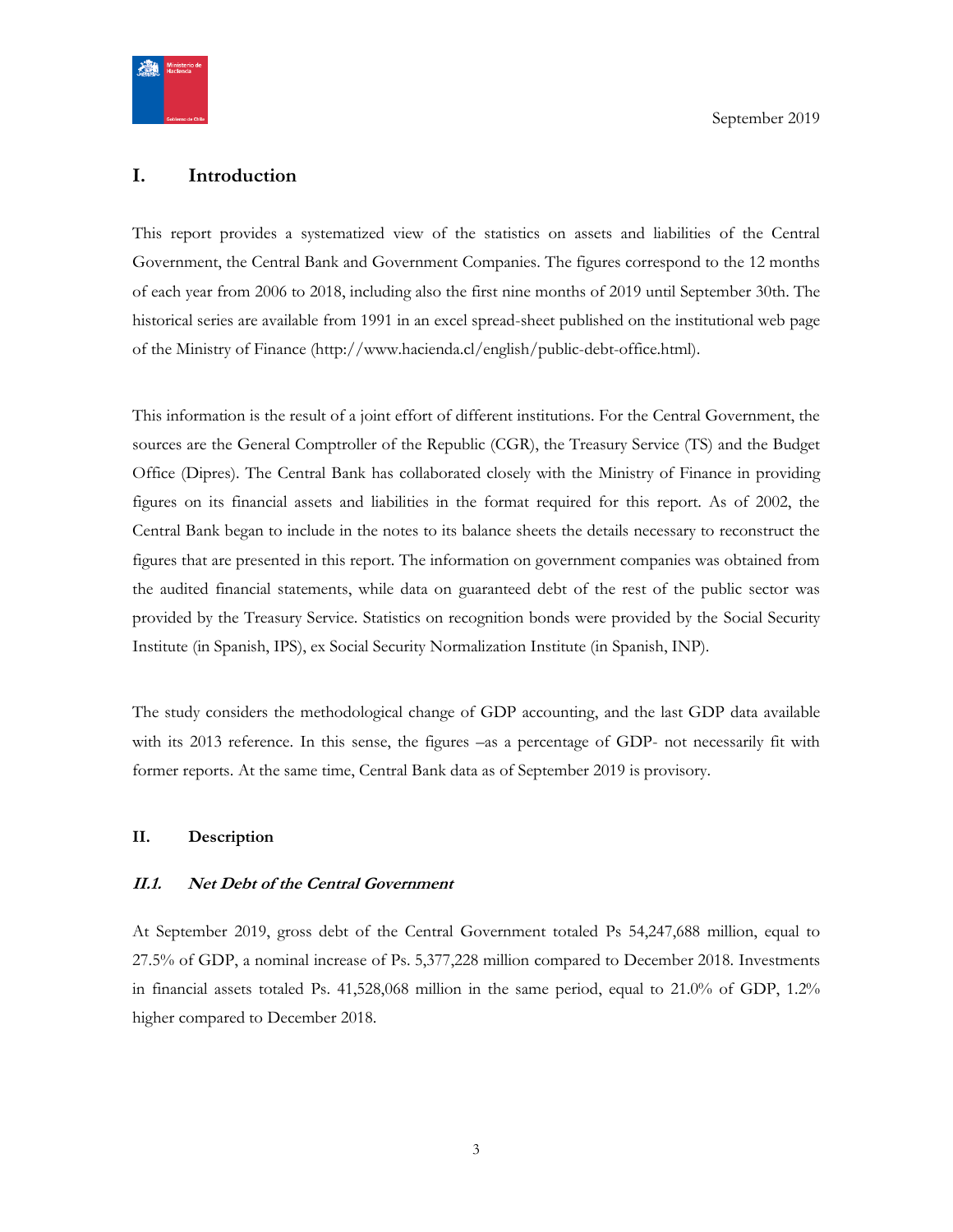

The increase of financial liabilities and the decrease in financial assets (as a percentage of GDP), resulted in a net debt position of the Central Government by Ps. 12,719,620 million, reaching 6.4% of GDP as of June 2019, in comparison to 5.7% of December 2018.

## <span id="page-3-0"></span>**II.2. Net Debt of the Central Bank of Chile**

The Central Bank of Chile liabilities as of September 2019 were equal to 9.1% of GDP, 1.5 percentage points less than December 2018. Central Bank assets were equal to 14.5% of GDP, which represents a decrease of 0.2 percentage points in comparison to December 2018.

The Central Bank recorded net liabilities of -Ps. 10,760,046, equal to a -5.4% of GDP, lower than the - 4.1% of GDP recorded in December 2018.

## <span id="page-3-1"></span>**II.3. Consolidated Results**

The consolidated gross debt of the Central Government and the Central Bank of Chile was equal to 36.2% of GDP as of September 2019, 0.7 percentage points lower than it was at the end of 2018. The consolidated net debtor position was equal to 1.0% of GDP, with a decrease of net debtor position by Ps. 1,031,783 million compared to the end of 2018.

## <span id="page-3-2"></span>**II.4. Amortization Profile**

The amortizations of consolidated debt of the Central Government and Central Bank present a regular path until 2024. The remaining payments for 2019 are of Ps. 6,673,212, 100.0% corresponding to Central Bank obligations. From 2020 to 2024, amortization will average Ps. 3,738,929 million per year, with Central Bank debt accounting for 35.6% of the total. Debt maturing from 2025 and after should average Ps. 1,681,879 million per year, with 95.7% corresponding to Central Government debt, and 4.3% to Central Bank debt.

Amortizations for 2020-2024 according denomination and maturity show that 88.8% of debt corresponds to local currency debt and local inflation-indexed currency and that 11.2% to dollar denominated debt. For years after 2024, 43.4% of amortizations correspond to local inflation-indexed currency, 34.6% to local currency and 22.0% to dollars.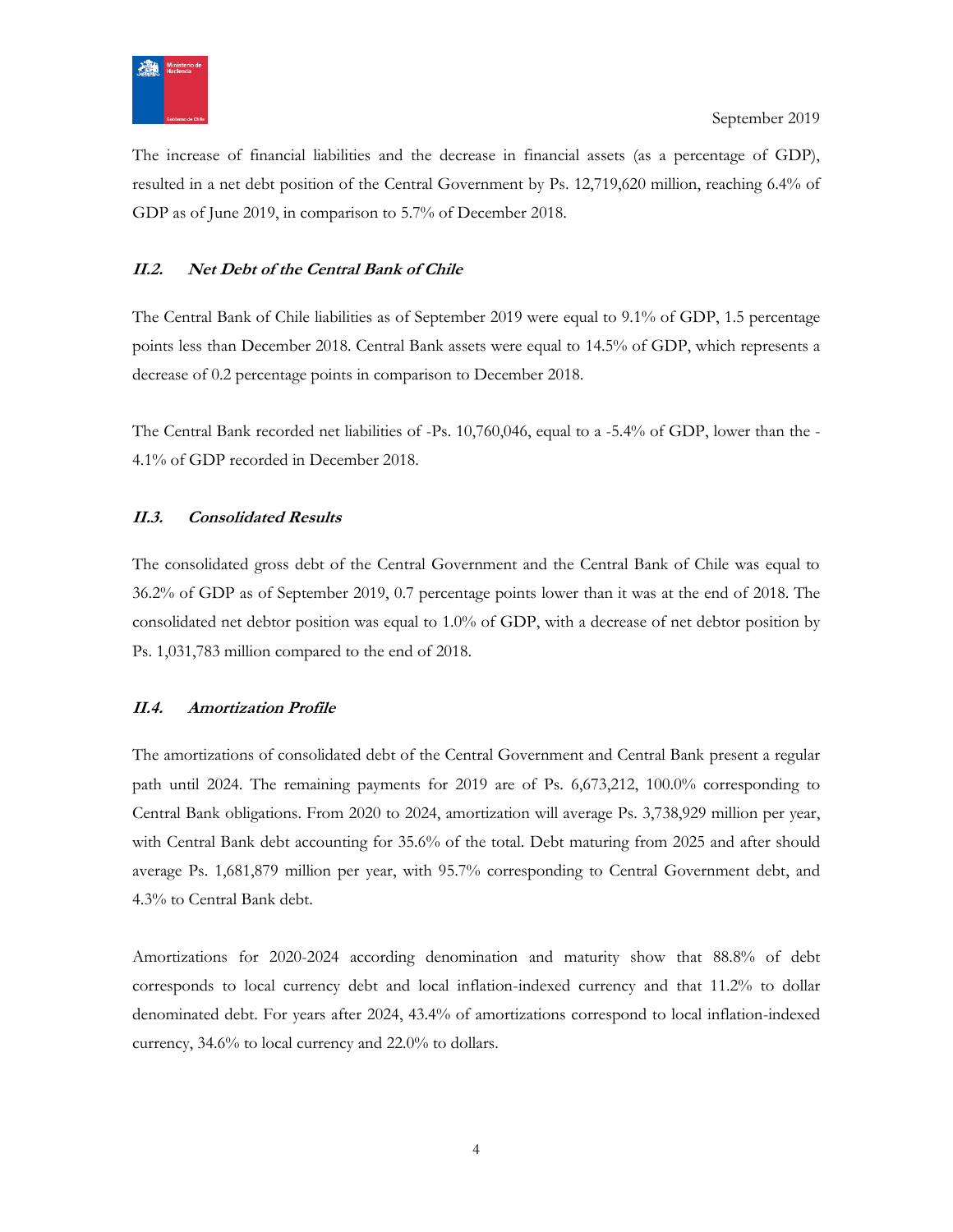

## <span id="page-4-0"></span>**II.5. Government Companies, Guaranteed Debt and Recognition Bonds**

This report includes complementary information on the financial assets and liabilities of government companies, and on the stock of outstanding recognition bonds. These liabilities, assets and debt are different in nature from what is considered public debt, and in keeping with standard international practices, they are presented separately and are not consolidated with the statistics on the Central Government and Central Bank. In this manner, it supplements and enriches the available information without distorting it and facilitates international comparisons related to public indebtedness.

When debt indicators are relatively low, which is the case for a great majority of government companies, their indebtedness consists of liabilities that have been assumed based on the capital of each corporation. These liabilities are backed by investment projects under way that must be financed by future operating revenues without compromising public credit, except for debt under government guarantee, which is identified separately.

As of September 2019 gross debt of the Government Companies was equal to 9.9% of GDP (Ps. 19,624,484 million), which represents a decrease by Ps. 1,962,724 million in comparison to December 2018. At the same time, financial assets decreased Ps. 562,295 million, reaching 1.2% of GDP. The net debt of these companies was equal to 8.7% of GDP.

In exceptional cases, when financial assets were not enough to guarantee the debt of government companies at a reasonable cost, the government has stepped in to guarantee part of the debt. As of September 2019, total guaranteed debt reached 1.8% of GDP, totally corresponding to local guaranteed debt (34.4% pertaining to Empresa de Ferrocarriles del Estado (the National Railroad Company) and 13.5% to Metro (the National Subway Company)). Other important component of Guaranteed debt is the Superior Education funding, authorized by law (Law number 20,027), which amounts Ps. 1,787,567 million, equivalent to 50.5% of total Local Guaranteed debt. Regarding the total Guaranteed debt, 100% of this debt was issued locally.

Finally, recognition bonds represent a government liability owed to affiliates of the old pension system who changed to the new pension fund system (AFPs). Although this liability is of a different nature, future payments will be required and must be considered. As of September 2019 the stock of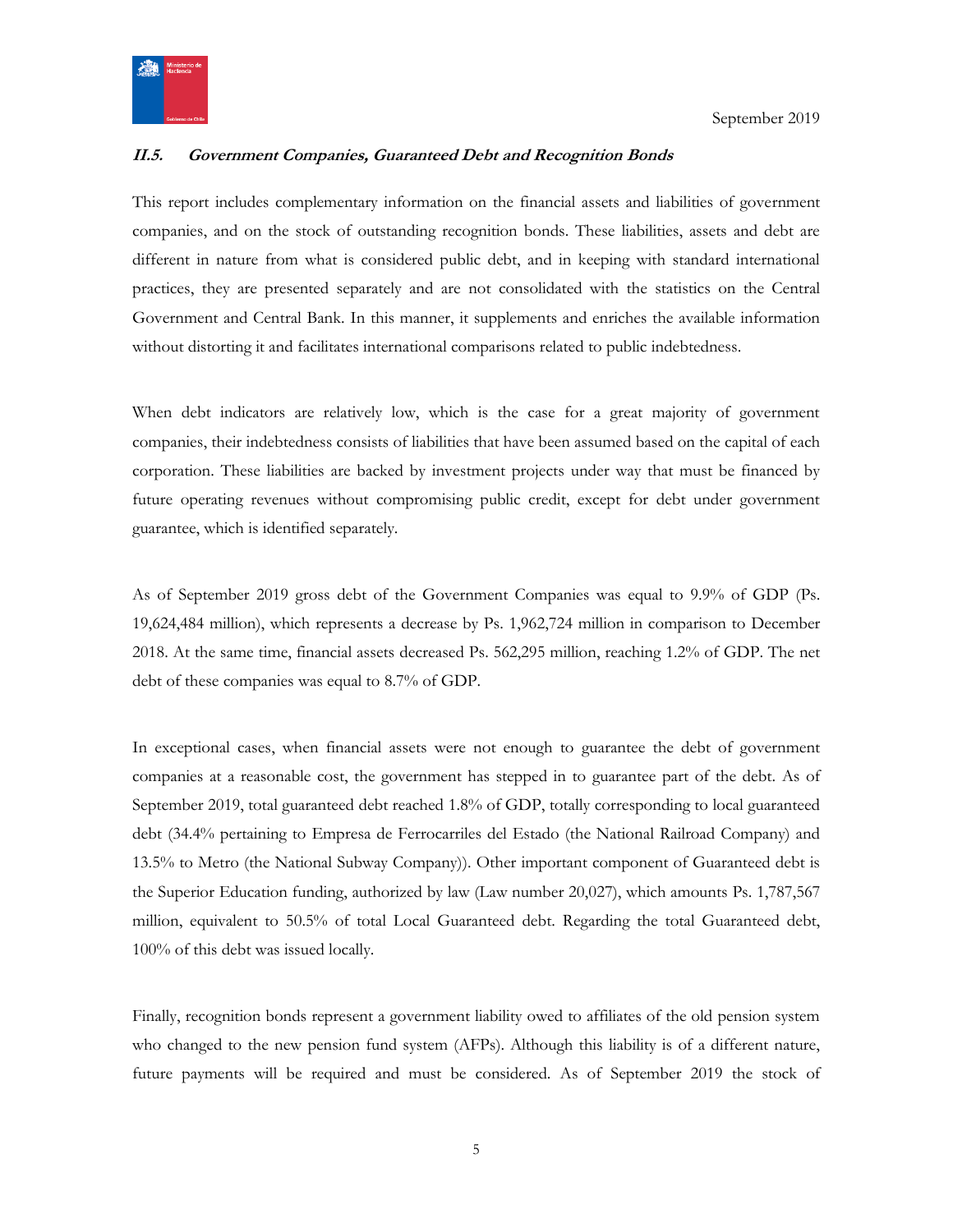

recognition bonds was equal to 0.6% of the GDP, in line with the downward trend begun in 1985 that is projected to continue over the coming years (see Appendix 4).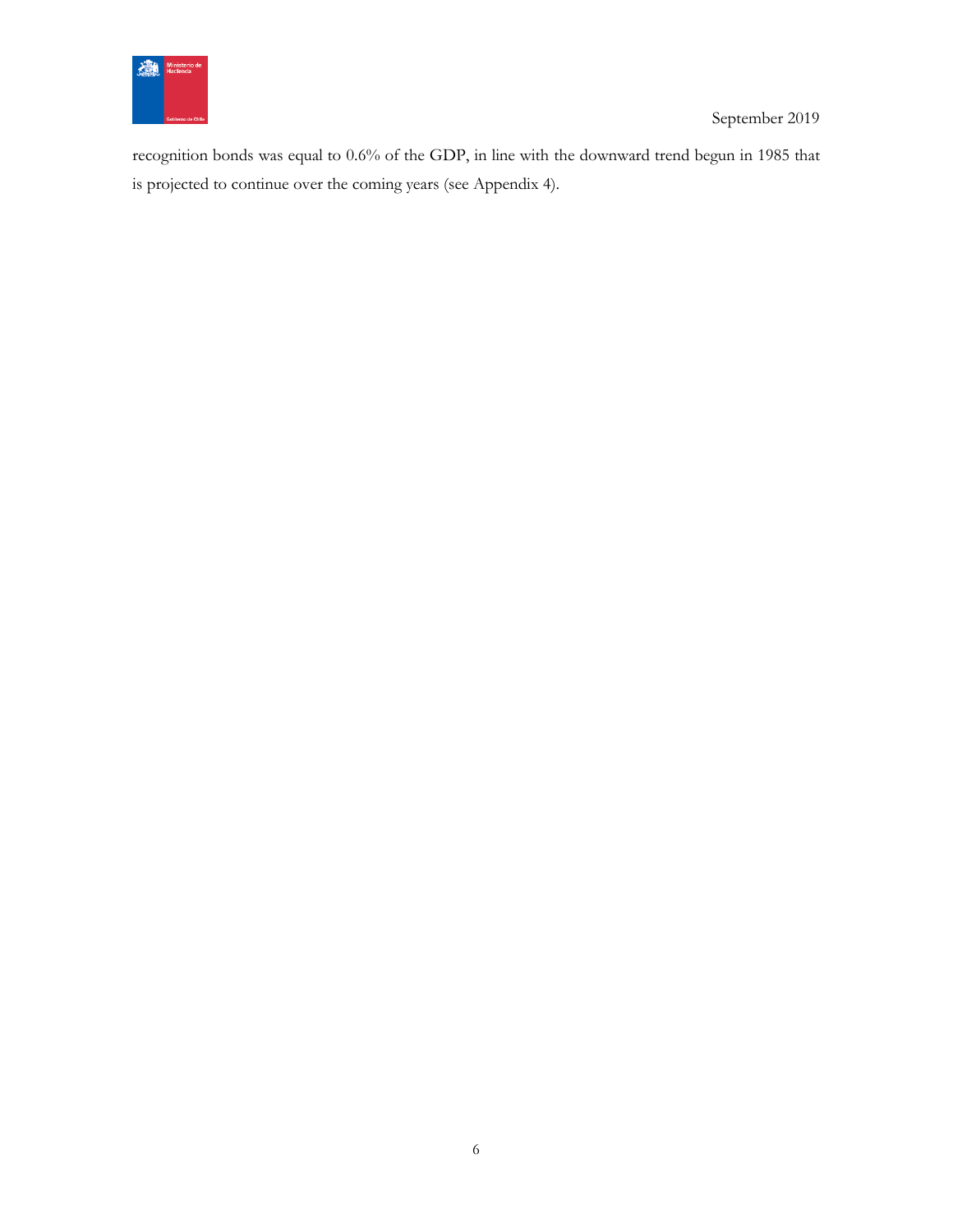

#### **Assets and Liabilities of the Central Government**

**In millions at the end of each period**

|                                                                                            | 2008                    | 2009          | 2010         | 2011           | 2012           | 2013         | 2014           | 2015           | 2016       | 2017           | 2018           | sep-19       |
|--------------------------------------------------------------------------------------------|-------------------------|---------------|--------------|----------------|----------------|--------------|----------------|----------------|------------|----------------|----------------|--------------|
| 1. Liabilities in pesos                                                                    | 2.768.095               | 4.337.895     | 7.889.100    | 11.200.998     | 13.015.967     | 15.285.636   | 18.681.365     | 22.523.188     | 29.317.723 | 34.965.837     | 39.186.492     | 43.265.509   |
| 1.1. Government Promissory Notes with the Central Bank                                     | $\Omega$                | $\theta$      | $\theta$     | $\overline{0}$ | $\overline{0}$ | $\theta$     | $\overline{0}$ | $\overline{0}$ | $\theta$   | $\overline{0}$ | $\theta$       |              |
| 1.2. Foreign Debt                                                                          | $\Omega$                | $\Omega$      | 272.295      | 434.345        | 434.345        | 434.345      | 434.345        | 464.148        | 434.345    | 434.345        | 434.345        | 380.481      |
| 1.3. Others $(a)$                                                                          | 2.768.095               | 4.337.895     | 7.616.805    | 10.766.653     | 12.581.622     | 14.851.291   | 18.247.020     | 22.059.040     | 28.883.378 | 34.531.492     | 38.752.147     | 42.885.029   |
| 2. Assets in pesos                                                                         | 5.333.181               | 5.850.344     | 6.885.997    | 9.406.367      | 9.298.488      | 9.000.392    | 9.151.137      | 10.782.887     | 12.236.988 | 13.072.668     | 14.483.242     | 16.588.724   |
| 2.1 Assets in pesos not including gov't-owned companies (b)                                | 5.210.214               | 5.736.367     | 6.884.775    | 9.406.293      | 9.298.488      | 9.000.392    | 9.151.137      | 10.778.887     | 12.236.988 | 13.072.668     | 14.483.242     | 16.588.724   |
| 2.1.1 Deposits in the Central Bank                                                         | 32                      | 17.199        | 69.091       | 125.981        | 158.330        | 200.952      | 1.117.977      | 296.689        | 463.976    | $\theta$       | $\theta$       | $\Omega$     |
| 2.1.2 Central Bank Notes                                                                   | 144.664                 | 129.185       | 135.776      | 444.858        | 474.927        | 444.216      | 58.381         | 10.365         | 395.200    | 437.030        | 363.230        | 345.068      |
| 2.1.3 Others <sup>(c)</sup>                                                                | 5.065.518               | 5.589.983     | 6.679.908    | 8.835.454      | 8.665.232      | 8.355.224    | 7.974.780      | 10.471.833     | 11.377.812 | 12.635.638     | 14.120.013     | 16.243.656   |
| 2.2 Financial debt of gov't companies owed to the government                               | 122.967                 | 113,977       | 1.223        | 74             | $\overline{0}$ | $\Omega$     | $\Omega$       | 4.000          | $\Omega$   | $\Omega$       | $\Omega$       | $\Omega$     |
| 3. Net liabilities in pesos: $(1) - (2)$                                                   | $-2.565.086$            | $-1.512.449$  | 1.003.103    | 1.794.631      | 3.717.479      | 6.285.244    | 9.530.228      | 11.740.301     | 17.080.735 | 21.893.169     | 24,703,249     | 26.676.785   |
| 4. Liabilities in dollars                                                                  | 2.935                   | 2.530         | 3.514        | 4.448          | 5.227          | 4.330        | 5.829          | 7.121          | 9.430      | 12.101         | 13.920         | 15.134       |
| 4.1 Government promissory notes with the Central Bank (c)                                  | $\Omega$                | $\theta$      | $\theta$     | $\theta$       | $\overline{0}$ | $\theta$     | $\theta$       | $\theta$       | $\theta$   | $\theta$       | $\theta$       |              |
| 4.2 Foreign debt                                                                           | 2.935                   | 2.530         | 3.514        | 4.448          | 5.227          | 4.330        | 5.829          | 7.121          | 9.430      | 12.101         | 13.920         | 15.134       |
| 5. Assets in dollars (d)                                                                   | 27.602                  | 19.633        | 22.307       | 27.920         | 31.382         | 31.133       | 32.162         | 31.477         | 32.637     | 34.800         | 33.800         | 34.367       |
| 5.1 Central Bank deposits                                                                  | 128                     | 453           | 529          | 1.284          | 978            | 214          | 179            | 174            | 474        | 517            | 1.250          | 422          |
| 5.2 Central Bank notes                                                                     | $\Omega$                | $\theta$      | $\theta$     | $\Omega$       | $\theta$       | $\theta$     | $\theta$       | $\theta$       | $\theta$   | $\theta$       | $\overline{0}$ | $\Omega$     |
| 5.3 Others $(d)$                                                                           | 27.474                  | 19.180        | 21.778       | 26.636         | 30.404         | 30.919       | 31.983         | 31.303         | 32.163     | 34.283         | 32.550         | 33.945       |
| 6. Net liabilities in dollars: (4) -(5)                                                    | $-24.667$               | $-17.103$     | $-18.793$    | $-23.473$      | $-26.155$      | $-26.803$    | $-26.333$      | $-24.356$      | $-23.207$  | $-22.699$      | $-19.880$      | $-19.233$    |
| 7. Total Gross Financial Debt: $(1) + (4)$                                                 | 4.614.497               | 5.619.223     | 9.535.014    | 13.520.205     | 15.517.618     | 17.553.695   | 22.221.911     | 27.560.190     | 35.610.201 | 42.410.915     | 48.870.460     | 54.247.688   |
| 8. Total Financial Assets: $(2) + (5)$                                                     | 22.697.951              | 15.793.129    | 17.333.908   | 23.965.755     | 24.317.827     | 25.306.676   | 28.685.723     | 33.047.936     | 34.015.524 | 34.482.435     | 37.997.313     | 41.528.068   |
| 9. Total Net Financial Liabilities: (7) - (8)                                              | $-18.083.453$           | $-10.173.906$ | $-7.798.894$ | $-10.445.550$  | $-8.800.209$   | $-7.752.981$ | $-6.463.812$   | $-5.487.747$   | 1.594.677  | 7.928.480      | 10.873.146     | 12,719,620   |
| <b>EXCHANGE RATE EFFECT:</b>                                                               |                         |               |              |                |                |              |                |                |            |                |                |              |
| 10. Total Gross Financial Debt with Constant Exchange Rate <sup>(h)</sup> :                | 4.312.727               | 5.669.471     | 9.738.553    | 13.541.687     | 15.766.895     | 17.564.651   | 21.749.221     | 26.270.924     | 34.280.585 | 41.334.730     | 46.512.421     | 51.230.192   |
| 11. Total Financial Assets with Constant Exchange Rate <sup>(h)</sup> :                    | 19.859.901              | 16.183.042    | 18.625.927   | 24.100.611     | 25.814.426     | 25.385.443   | 26.077.703     | 27.348.998     | 29.413.666 | 31.387.655     | 32.271.654     | 34.675.660   |
| 12. Total Net Financial Liabilities with Constant Exchange Rate <sup>(h)</sup> : (10)-(11) | $-15.547.174$<br>$\sim$ | 10.513.571    | 8.887.375    | 10.558.924     | 10.047.531     | 7.820.792    | 4.328.482      | 1.078.074      | 4.866.919  | 9.947.075      | 14.240.766     | 16.554.532   |
| 13. Exchange Rate Effect on Total Gross Financial Debt (7) - (10)                          | $301.771 -$             | 50.248        | 203.538      | 21.482         | 249.277 -      | 10.956       | 472.691        | 1.289.266      | 1.329.616  | 1.076.185      | 2.358.039      | 3.017.496    |
| 14. Exchange Rate Effect on Total Financial Assets (8) - (11)                              | 2.838.050               | 389.913       | 1.292.019    | 134,856        | 1.496.599 -    | 78.767       | 2.608.021      | 5.698.938      | 4.601.858  | 3.094.780      | 5.725.659      | 6.852.409    |
| 15. Exchange Rate Effect on Total Net Financial Liabilities: (9) - (12)                    | 2.536.279               | 339.665       | 1.088.481    | 113.374        | 1.247.322      | 67.811       | 2.135.330      | 4.409.673      | 3.272.242  | 2.018.595      | $-3.367.620$   | $-3.834.913$ |

(a) Includes Corfo Debt and Treasury Bonds.

(b) Excludes receivables due from the government under the old system.

(c) Includes local currency, cash equivalents, loans and placements.

(d) Includes the Economic and Social Stabilization Fund, the Pension Reserve Fund, the Petroleum Stabilization fund, the Infrastructure Fund, and the central government investment fund in foreign currency.

(e) The figures as a percentage of GDP was calculated considering the methodology change of Central Bank for GDP calculus, since 2003.

(f) The figures as a percentage of GDP was calculated considering the National Accounts methodology exchange of Central Bank.

(g) Exchange rate corresponds to March 2010 . Exchange Rate effect is the difference between the items calculated with current rate of exchange and the same calculated with constant rate of exchange (March 2010).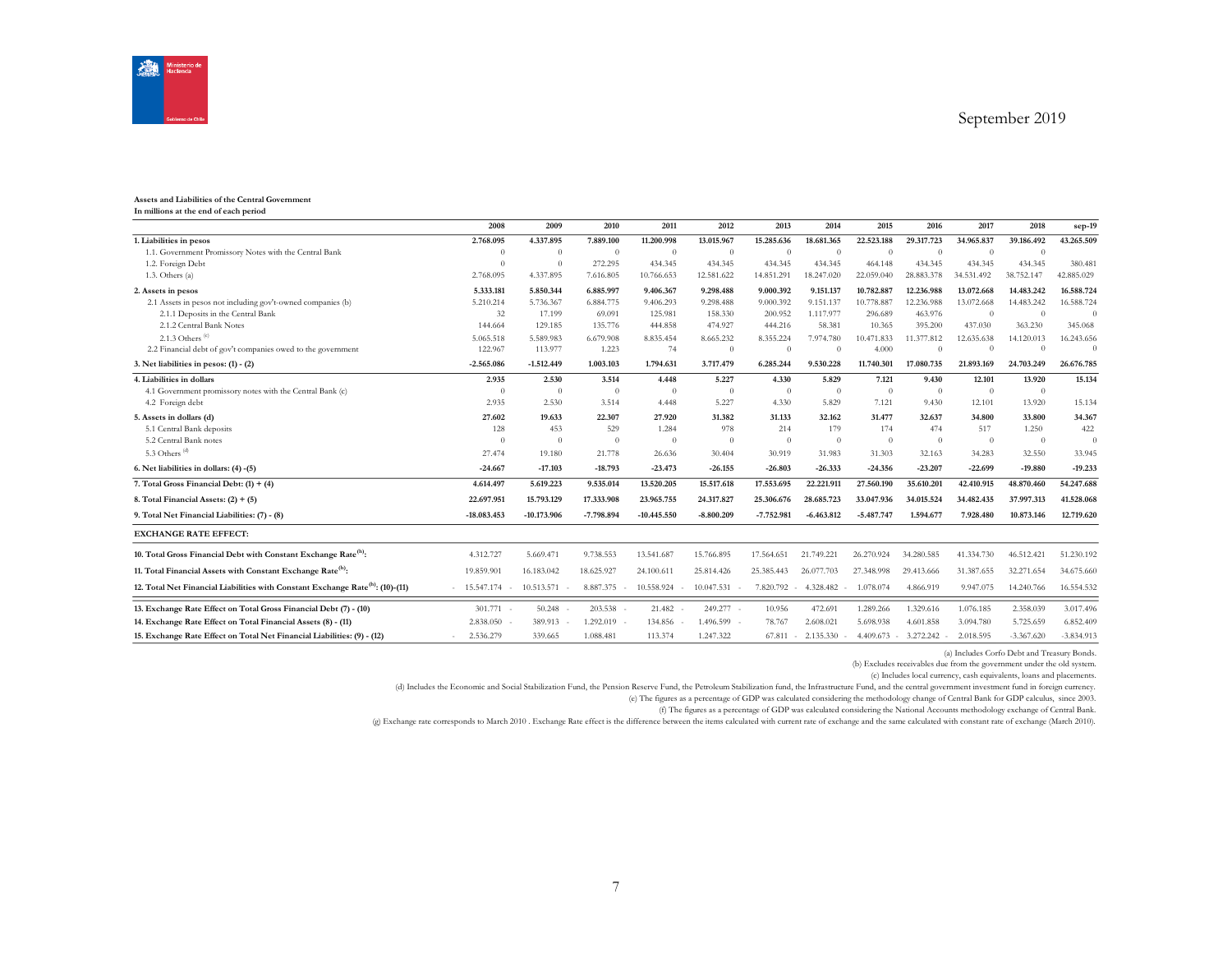

#### **Assets and Liabilities of the Central Government % GDP**

|                                                                                            | 2008     | 2009     | 2010     | 2011     | 2012    | 2013     | 2014     | 2015     | 2016    | 2017     | 2018    | sep-19  |
|--------------------------------------------------------------------------------------------|----------|----------|----------|----------|---------|----------|----------|----------|---------|----------|---------|---------|
| 1. Liabilities in pesos                                                                    | 2,9%     | 4,5%     | 7,1%     | 9,2%     | 10,0%   | 11,1%    | 12,6%    | 14,1%    | 17,3%   | 19,4%    | 20,5%   | 21,9%   |
| 1.1. Government Promissory Notes with the Central Bank                                     | $0.0\%$  | $0.0\%$  | $0.0\%$  | $0.0\%$  | $0.0\%$ | $0.0\%$  | 0,0%     | $0.0\%$  | $0.0\%$ | $0.0\%$  | $0.0\%$ | $0.0\%$ |
| 1.2. Foreign Debt                                                                          | 0.0%     | $0.0\%$  | 0,2%     | 0,4%     | 0,3%    | 0.3%     | 0,3%     | 0,3%     | 0,3%    | 0,2%     | 0,2%    | 0,2%    |
| 1.3. Others(a)                                                                             | 2,9%     | 4,5%     | 6,8%     | 8,8%     | 9,7%    | 10,8%    | 12,3%    | 13,8%    | 17,0%   | 19,2%    | 20,3%   | 21,7%   |
| 2. Assets in pesos                                                                         | 5,7%     | 6,1%     | 6,2%     | 7,7%     | 7,2%    | 6,5%     | 6,2%     | 6,8%     | 7.2%    | 7.3%     | 7,6%    | 8,4%    |
| 2.1 Assets in pesos not including gov't-owned companies (b)                                | 5.6%     | 5,9%     | 6,2%     | 7.7%     | 7.2%    | 6.5%     | 6,2%     | 6,8%     | 7,2%    | 7.3%     | 7.6%    | 8,4%    |
| 2.1.1 Deposits in the Central Bank                                                         | $0.0\%$  | 0,0%     | 0,1%     | 0,1%     | 0,1%    | 0,1%     | 0.8%     | 0,2%     | 0,3%    | $0.0\%$  | $0.0\%$ | 0.0%    |
| 2.1.2 Central Bank Notes                                                                   | 0.2%     | 0,1%     | 0,1%     | 0,4%     | 0,4%    | 0.3%     | 0,0%     | $0.0\%$  | 0,2%    | 0.2%     | 0,2%    | 0,2%    |
| 2.1.3 Others $(6)$                                                                         | 5,4%     | 5,8%     | 6,0%     | 7,2%     | 6,7%    | 6,1%     | 5,4%     | 6,6%     | 6,7%    | 7,0%     | 7,4%    | 8,2%    |
| 2.2 Financial Debt of Gov't Companies Owed to the Government                               | 0,1%     | 0,1%     | $0.0\%$  | $0.0\%$  | $0.0\%$ | 0.0%     | 0,0%     | 0,0%     | $0.0\%$ | $0.0\%$  | $0.0\%$ | $0.0\%$ |
| 3. Net liabilities in pesos: $(1) - (2)$                                                   | $-2,7%$  | $-1,6%$  | 0,9%     | 1,5%     | 2,9%    | 4,6%     | 6,4%     | 7,4%     | 10,1%   | 12,1%    | 12,9%   | 13,5%   |
| 4. Liabilities in dollars                                                                  | 2,0%     | 1,3%     | 1,5%     | 1,9%     | 1,9%    | 1,6%     | 2,4%     | 3,2%     | 3,7%    | 4,1%     | 5,1%    | 5,6%    |
| 4.1 Government promissory notes with the Central Bank                                      | 0.0%     | $0.0\%$  | $0.0\%$  | $0.0\%$  | $0.0\%$ | 0.0%     | 0,0%     | 0,0%     | $0.0\%$ | $0.0\%$  | $0.0\%$ | $0.0\%$ |
| 4.2 Foreign debt                                                                           | 2,0%     | 1,3%     | 1,5%     | 1,9%     | 1,9%    | 1,6%     | 2,4%     | 3,2%     | 3,7%    | 4,1%     | 5,1%    | 5,6%    |
| 5. Assets in dollars (d)                                                                   | 18,5%    | 10,3%    | 9,4%     | 11,9%    | 11,6%   | 11,8%    | 13,1%    | 14,0%    | 12,9%   | 11,9%    | 12,3%   | 12,6%   |
| 5.1 Central Bank deposits                                                                  | 0,1%     | 0,2%     | 0,2%     | 0,5%     | 0,4%    | 0,1%     | 0,1%     | 0,1%     | 0,2%    | 0,2%     | 0,5%    | 0,2%    |
| 5.2 Central Bank notes                                                                     | 0.0%     | $0.0\%$  | $0,0\%$  | $0.0\%$  | $0.0\%$ | 0.0%     | 0,0%     | 0,0%     | $0.0\%$ | $0.0\%$  | $0.0\%$ | $0,0\%$ |
| 5.3 Others <sup>(d)</sup>                                                                  | 18,4%    | 10,0%    | 9,1%     | 11,4%    | 11,2%   | 11,7%    | 13,1%    | 13,9%    | 12,7%   | 11,7%    | 11,8%   | 12,5%   |
| 6. Net liabilities in dollars: (4) -(5)                                                    | $-16,5%$ | $-9,0%$  | $-7,9%$  | $-10,0%$ | $-9,6%$ | $-10,2%$ | $-10,8%$ | $-10,8%$ | $-9,1%$ | $-7,7%$  | $-7,2%$ | $-7,1%$ |
| 7. Gross Financial Debt: $(1) + (4)$                                                       | 4,9%     | 5,8%     | 8,6%     | 11,1%    | 11,9%   | 12,7%    | 15,0%    | 17,3%    | 21,0%   | 23,5%    | 25,6%   | 27,5%   |
| 8. Total Financial Assets: $(2) + (5)$                                                     | 24,2%    | 16,3%    | 15,5%    | 19,6%    | 18,7%   | 18,4%    | 19,3%    | 20,7%    | 20,1%   | 19,1%    | 19,9%   | 21,0%   |
| 9. Total Net Financial Liabilities: (7) - (8)                                              | $-19,3%$ | $-10,5%$ | $-7,0%$  | $-8,6%$  | $-6,8%$ | $-5,6%$  | $-4,3%$  | $-3,4%$  | 0.9%    | 4,4%     | 5,7%    | 6,4%    |
| <b>EXCHANGE RATE EFFECT:</b>                                                               |          |          |          |          |         |          |          |          |         |          |         |         |
| 10. Total Gross Financial Debt with Constant Exchange Rate <sup>(h)</sup> :                | 4.6%     | 5,9%     | 8,7%     | 11,1%    | 12,1%   | 12,7%    | 14,6%    | 16,5%    | 20,2%   | 22,9%    | 24.3%   | 25,9%   |
| 11. Total Financial Assets with Constant Exchange Rate <sup>(h)</sup> :                    | 21,2%    | 16,7%    | 16,7%    | 19,8%    | 19,9%   | 18,4%    | 17,5%    | 17,1%    | 17,4%   | 17,4%    | 16,9%   | 17,6%   |
| 12. Total Net Financial Liabilities with Constant Exchange Rate <sup>(h)</sup> : (10)-(11) | $-16,6%$ | $-10,9%$ | $-8,0\%$ | $-8,7%$  | $-7,7%$ | $-5,7%$  | $-2,9%$  | $-0,7%$  | 2,9%    | 5,5%     | 7,4%    | 8,4%    |
| 13. Exchange Rate Effect on Total Gross Financial Debt (7) - (10)                          | 0.3%     | $-0.1%$  | $-0,2%$  | $0.0\%$  | $-0,2%$ | 0.0%     | 0,3%     | 0.8%     | 0.8%    | 0,6%     | 1,2%    | 1,5%    |
| 14. Exchange Rate Effect on Total Financial Assets (8) - (11)                              | $3.0\%$  | $-0,4%$  | $-1,2%$  | $-0.1%$  | $-1,2%$ | $-0,1\%$ | 1,8%     | 3,6%     | 2,7%    | 1,7%     | 3,0%    | 3,5%    |
| 15. Exchange Rate Effect on Total Net Financial Liabilities: (9) - (12)                    | $-2.7%$  | 0.4%     | $1.0\%$  | 0,1%     | 1.0%    | 0.0%     | $-1,4%$  | $-2,8%$  | $-1,9%$ | $-1,1\%$ | $-1,8%$ | $-1,9%$ |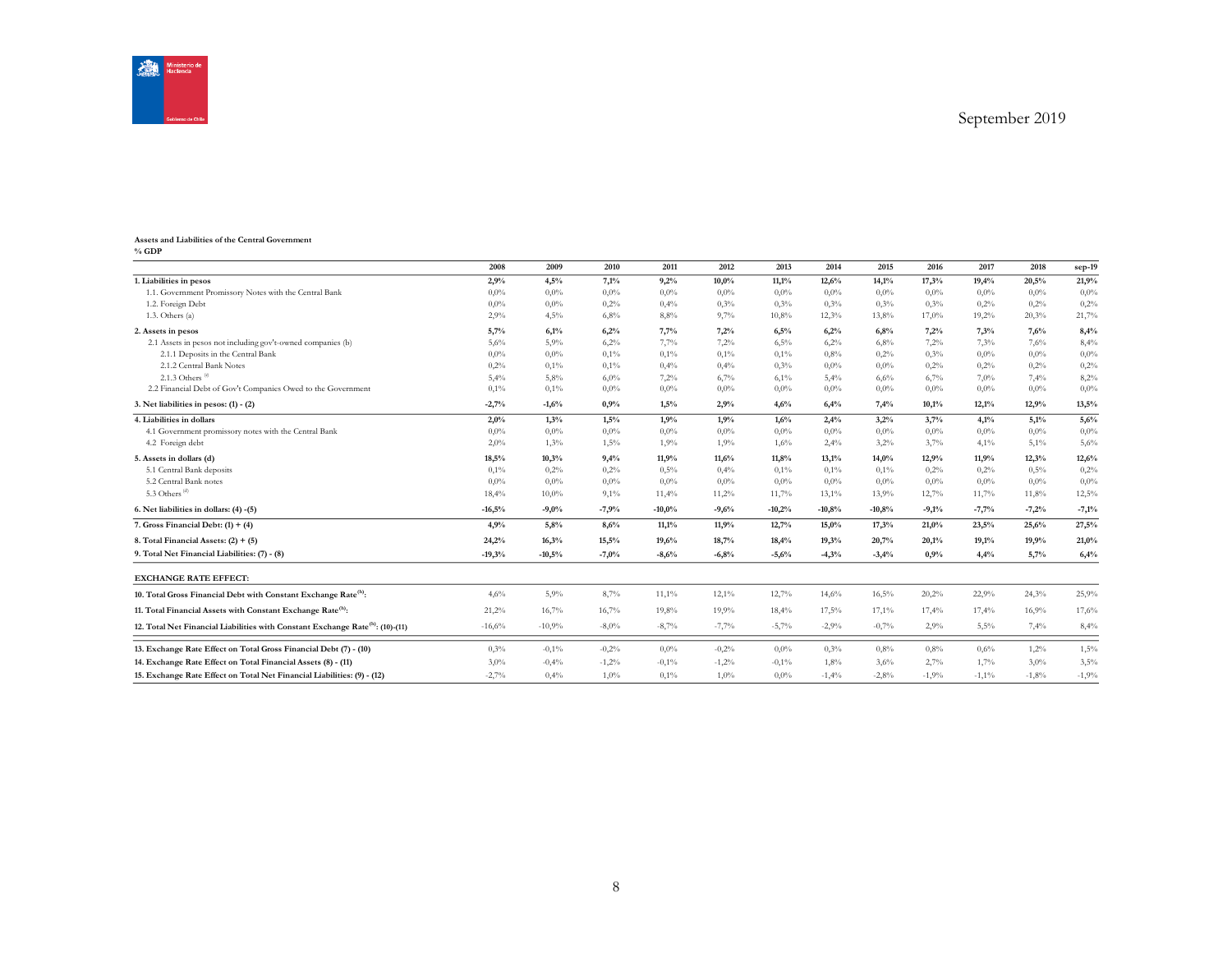

#### **Assets and Liabilities of the Chilean Central Bank In millions at the end of each period**

|                |                                                                                                     |          | 2008         | 2009         | 2010                                  | 2011         | 2012         | 2013                | 2014         | 2015         | 2016         | 2017         | 2018         | $sep-19$      |
|----------------|-----------------------------------------------------------------------------------------------------|----------|--------------|--------------|---------------------------------------|--------------|--------------|---------------------|--------------|--------------|--------------|--------------|--------------|---------------|
| 1. Liabilities |                                                                                                     | MM Ps.   | 12.574.874   | 14.914.818   | 12.362.690                            | 20.604.170   | 19.749.320   | 18.592.976          | 20.193.733   | 20.336.735   | 21.032.035   | 18.953.410   | 20.178.583   | 17.900.133    |
|                | 1.1 Central Bank Issues (a)                                                                         | MM Ps.   | 10.616.950   | 11.579.172   | 8.915.698                             | 13.186.136   | 12.905.055   | 13.033.022          | 12.908.185   | 13.494.386   | 15.114.142   | 14.836.684   | 13.884.907   | 15.439.702    |
|                | 1.1.1 Nominal                                                                                       | MM Ps.   | 3.382.354    | 5.543.261    | 3.995.107                             | 4.517.959    | 3.905.683    | 5.005.942           | 4.537.104    | 5.053.318    | 8.243.767    | 8.769.976    | 9.528.919    | 11.085.734    |
|                | 1.1.2 Indexed (UF)                                                                                  | MM Ps.   | 7.231.720    | 6.035.911    | 4.920.591                             | 8.668.177    | 8.999.371    | 8.027.080           | 8.371.081    | 8.441.068    | 6.870.376    | 6.066.708    | 4.355.988    | 4.353.968     |
|                | 1.1.3 Indexed to the exch. rate and in US\$(b)                                                      | MM Ps.   | $\Omega$     | $\Omega$     | $\Omega$                              |              | $\Omega$     | $\Omega$            | $\Omega$     | $\Omega$     | $\Omega$     | $\Omega$     | $\Omega$     | $\theta$      |
|                | $1.1.4$ Others $(c)$                                                                                |          | $\Omega$     | $\Omega$     | $\theta$                              | $\Omega$     | $\theta$     | $\Omega$            | $\Omega$     | $\Omega$     | $\Omega$     | $\Omega$     | $\theta$     | $\sqrt{ }$    |
|                | 1.2 Government deposits                                                                             | MM Ps.   | 80,772       | 246.732      | 316.827                               | 795.640      | 626.202      | 313.057             | 1.226.599    | 419.683      | 780.412      | 317,898      | 869.433      | 306.059       |
|                | 1.2.1 Domestic currency                                                                             | MM Ps.   | 32           | 17.199       | 69.091                                | 125.981      | 158.330      | 200.952             | 1.117.977    | 296.689      | 463.976      | $\Omega$     | $\Omega$     | -0            |
|                | 1.2.2. Foreign currency                                                                             | MM US\$  | 128          | 453          | 529                                   | 1.284        | 978          | 214                 | 179          | 174          | 474          | 517          | 1.250        | 422           |
|                | $1.3$ Others (d)                                                                                    | MM Ps.   | 1.877.152    | 3.088.914    | 3.130.164                             | 6.622.394    | 6.218.063    | 5.246.896           | 6.058.949    | 6.422.667    | 5.137.481    | 3.798.829    | 5.424.243    | 2.154.372     |
|                | 2. Assets wi/o subordinated debt                                                                    | MM Ps.   | 15.691.756   | 16.340.093   | 13.174.188                            | 22.982.333   | 21.169.733   | 21.669.897          | 24,744,603   | 27.530.130   | 27.211.437   | 24.418.382   | 28.060.372   | 28.660.179    |
|                | 2.1 International reserves                                                                          | MM US\$  | 23.162       | 25.373       | 27.864                                | 41.979       | 41.649       | 41.094              | 40,447       | 38.643       | 40,494       | 38.983       | 39.861       | 38.933        |
|                | 2.2 Government promissory notes                                                                     | MM Ps.   | $\Omega$     | $\Omega$     | $\Omega$                              |              | $\Omega$     | $\theta$            | $\theta$     | $\Omega$     | $\Omega$     | $\Omega$     | $\Omega$     | $\Omega$      |
|                | 2.2.1 Domestic currency                                                                             | MM Ps.   | $\Omega$     | $\Omega$     | $\Omega$                              |              | $\Omega$     | $\Omega$            | $\Omega$     | $\Omega$     | $\Omega$     | $\Omega$     | $\Omega$     | $\Omega$      |
|                | 2.2.2. Foreign currency                                                                             | MM US\$  | $\Omega$     |              | $\Omega$                              |              | $\Omega$     | $\Omega$            | $\Omega$     | $\Omega$     | $\Omega$     |              | $\Omega$     | $\Omega$      |
|                | 2.3 Others (e)                                                                                      | MM Ps.   | 1.120.121    | 3.490.684    | 123.651                               | 1.091.790    | 1.236.299    | 146.676             | 177.943      | 196.702      | 190.430      | 435.490      | 329.733      | 407.595       |
|                | 3. Total net liability wi/o subordinated debt: (1) - (2)                                            | MM Ps.   | $-3.116.882$ | $-1.425.276$ | $-811.498$                            | $-2.378.163$ | $-1.420.413$ | $-3.076.921$        | $-4.550.870$ | -7.193.395   | $-6.179.401$ | $-5.464.972$ | $-7.881.789$ | $-10.760.046$ |
| Note:          |                                                                                                     |          |              |              |                                       |              |              |                     |              |              |              |              |              |               |
|                | Adjusted subordinated debt (f)                                                                      | MM Ps.   | 990.227      | 914.374      | 876.664                               | 821.312      | 754.322      | 649.521             | 565.552      | 465.445      | 355.006      | 231.291      | 88.567       | $\Omega$      |
|                | <b>EXCHANGE RATE EFFECT:</b>                                                                        |          |              |              |                                       |              |              |                     |              |              |              |              |              |               |
|                | 10. Total Gross Financial Debt with Constant Exchange Rate <sup>(h)</sup> :                         | Mill. \$ | 12.561.678   | 14.923.819   | 12.393.326                            | 20.610.373   | 19.795.941   | 18.593.517          | 20.179.231   | 20.305.254   | 20.965.172   | 18.907.458   | 19.966.877   | 17.816.039    |
|                | 11. Activos Financieros Totales a Tipo Cambio Constante <sup>(g)</sup> :                            | Mill. \$ | 13.310.208   | 16.843.992   | 14.788.055                            | 23.185.093   | 23.155.996   | 21,773,864          | 21.464.761   | 20.533.895   | 21.501.832   | 20.951.657   | 21.307.982   | 20.897.415    |
|                | 12. Total Net Financial Liabilities with Constant Exchange Rate <sup>(h)</sup> : (10)-(11) Mill. \$ |          | 748.530      | 1.920.173    | 2.394.730<br>$\overline{\phantom{a}}$ | 2.574.720    | 3.360.055    | 3.180.346<br>$\sim$ | $-1.285.530$ | 228.641      | 536.660      | 2.044.199    | 1.341.105    | 3.081.375     |
|                | 13. Exchange Rate Effect on Total Gross Financial Debt (7) - (10)                                   | Mill. \$ | 13.196 -     | 9.001        | $30.636 -$                            | 6.203        | 46.621       | 542                 | 14.502       | 31.481       | 66.864       | 45.952       | 211.706      | 84.094        |
|                | 14. Exchange Rate Effect on Total Financial Assets (8) - (11)                                       | Mill. \$ | 2.381.548    | 503.898      | 1.613.867                             | 202.760      | 1.986.263    | 103.967             | 3.279.842    | 6.996.235    | 5.709.604    | 3.466.725    | 6.752.390    | 7.762.764     |
|                | 15. Exchange Rate Effect on Total Net Financial Liabilities: (9) - (12)                             | Mill. \$ | 2.368.352    | 494.897      | 1.583.232                             | 196.557      | 1.939.642    | 103.425             | 3.265.340    | $-6.964.754$ | $-5.642.741$ | 3.420.773    | 6.540.684    | 7.678.670     |

(a) Includes PDBC, PRBC, BCP, BCU, BCD and others.

(b) Includes issues adjusted according to the observed dollar and the reference dollar, the latter expiring beginning in the year 2000.

(c) Corresponds to the premiums and discounts for the instruments when placed in the market. It is important to note that the total figure for "Central Bank Issues" through December

of each year includes the premiums and discounts when the issues were placed, which means that the separate figures also include them.

(d) Includes other deposits and obligations; plus other securities from other liability accounts; plas the purchase of dollars through net retropurchase agreements; plus other foreign liabilities, excepting DEG allowances.

(e) Includes: net domestic credit excluding government transfer payments and lines of credit from international organizations; plus contributions from international organizations;

plus other asset accounts excluding deferred losses, "interest and discounts received in advance for the sale of promissory notes", and investment in equities.

(f) Exchange rate corresponds to March 2010 . Exchange Rate effect is the difference between the items calculated with current rate of exchange and the same calculated with constant rate of exchange (March 2010).

(g) For quarterly report, the GDP corresponds to the sum of four last quarter amounts available.

p: preliminary figures

Source: Central Bank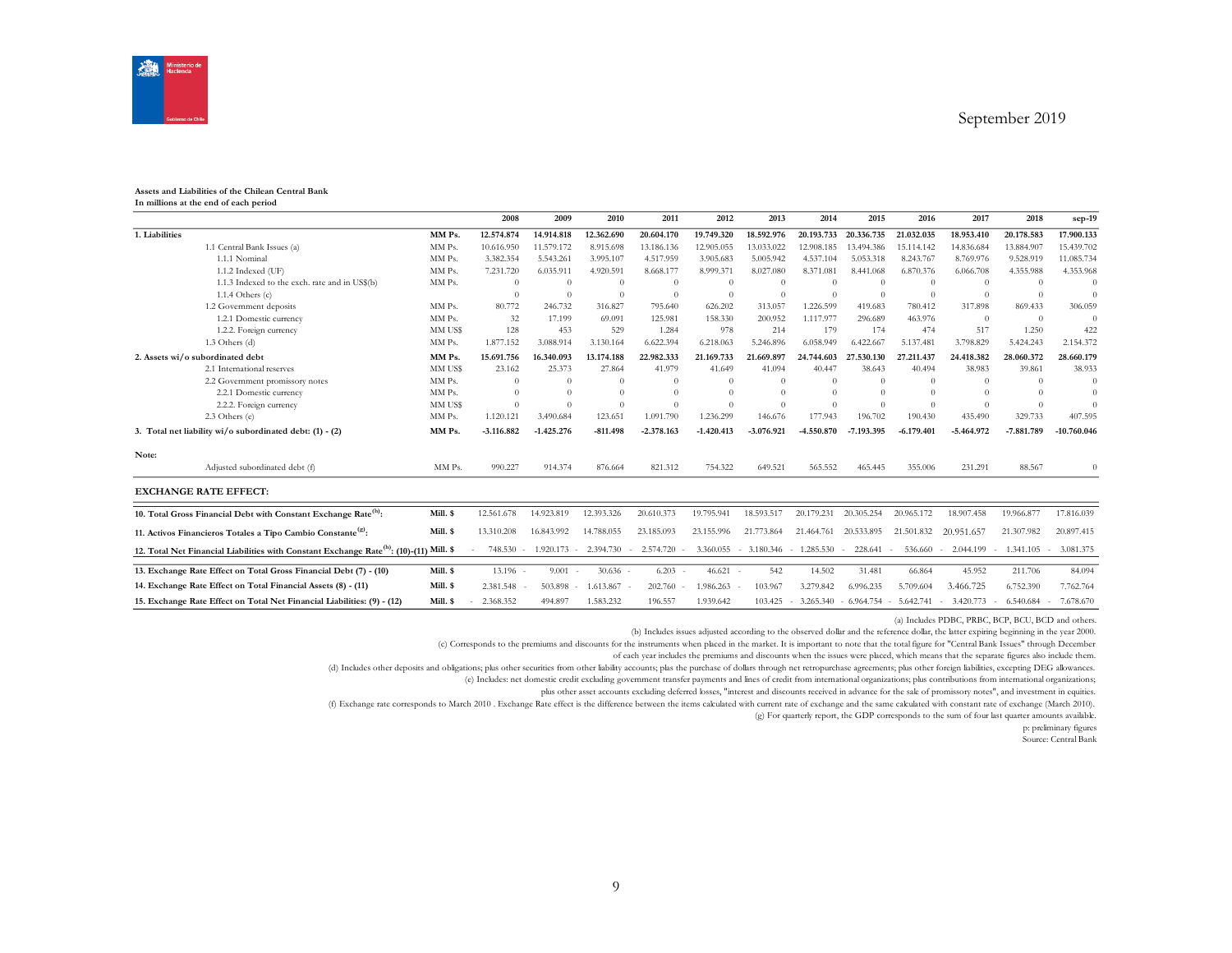

#### **Assets and Liabilities of the Chilean Central Bank As a % GDP**

|                                                                            | 2008    | 2009     | 2010     | 2011     | 2012     | 2013    | 2014    | 2015    | 2016    | 2017     | 2018     | $sep-19$ |
|----------------------------------------------------------------------------|---------|----------|----------|----------|----------|---------|---------|---------|---------|----------|----------|----------|
| 1. Liabilities                                                             | 13,4%   | 15,4%    | 11,1%    | 16,9%    | 15,2%    | 13,5%   | 13,6%   | 12,7%   | 12,4%   | 10,5%    | 10,6%    | 9,1%     |
| 1.1 Central Bank Issues (a)                                                | 11,3%   | 12,0%    | 8,0%     | 10,8%    | 9.9%     | 9,5%    | 8,7%    | 8,5%    | 8,9%    | 8,2%     | 7,3%     | 7,8%     |
| 1.1.1 Nominal                                                              | 3,6%    | 5,7%     | 3,6%     | 3,7%     | 3,0%     | 3,6%    | 3,1%    | 3,2%    | 4,9%    | 4,9%     | 5,0%     | 5,6%     |
| $1.1.2$ Indexed (UF)                                                       | 7,7%    | 6,2%     | 4,4%     | 7,1%     | 6,9%     | 5,8%    | 5,6%    | 5,3%    | 4,1%    | 3,4%     | 2,3%     | 2,2%     |
| 1.1.3 Dollar indexed (b)                                                   | 0,0%    | $0.0\%$  | 0,0%     | $0.0\%$  | 0,0%     | $0.0\%$ | $0.0\%$ | $0.0\%$ | 0,0%    | 0,0%     | $0.0\%$  | $0.0\%$  |
| $1.1.4$ Others (c)                                                         | 0,0%    | 0,0%     | 0,0%     | $0.0\%$  | $0.0\%$  | $0.0\%$ | $0.0\%$ | $0.0\%$ | 0.0%    | 0.0%     | $0.0\%$  | $0.0\%$  |
| 1.2 Government debt                                                        | 0,1%    | 0,3%     | 0,3%     | 0,7%     | 0,5%     | 0,2%    | 0.8%    | 0.3%    | 0,5%    | 0,2%     | 0,5%     | 0,2%     |
| 1.2.1 Domestic currency                                                    | 0,0%    | $0.0\%$  | 0,1%     | 0,1%     | 0,1%     | 0,1%    | 0.8%    | 0,2%    | 0,3%    | 0,0%     | $0.0\%$  | 0,0%     |
| 1.2.2. Foreign currency                                                    | 0,1%    | 0,2%     | 0,2%     | 0,5%     | 0,4%     | $0.1\%$ | 0,1%    | 0,1%    | 0,2%    | 0,2%     | 0,5%     | 0,2%     |
| $2.3$ Others $(d)$                                                         | 2,0%    | 3,2%     | 2,8%     | 5,4%     | 4.8%     | 3,8%    | 4,1%    | 4,0%    | 3,0%    | 2,1%     | 2,8%     | 1,1%     |
| 2. Assets wi/o subordinated debt                                           | 16,7%   | 16,9%    | 11,8%    | 18,8%    | 16,3%    | 15,7%   | 16,7%   | 17,3%   | 16,1%   | 13,5%    | 14,7%    | 14,5%    |
| 2.1 International reserves                                                 | 15,5%   | 13,3%    | 11,7%    | 17,9%    | 15,3%    | 15,6%   | 16,5%   | 17,1%   | 15,9%   | 13.3%    | 14,5%    | 14,3%    |
| 2.2 Government Promissory Notes                                            | $0.0\%$ | $0.0\%$  | $0.0\%$  | $0.0\%$  | $0.0\%$  | $0.0\%$ | $0.0\%$ | $0.0\%$ | 0.0%    | 0.0%     | $0.0\%$  | $0.0\%$  |
| 2.2.1 Domestic currency                                                    | 0,0%    | $0.0\%$  | 0,0%     | $0.0\%$  | 0,0%     | $0.0\%$ | $0.0\%$ | $0.0\%$ | 0,0%    | 0,0%     | $0.0\%$  | $0,0\%$  |
| 2.2.2. Foreign currency                                                    | 0,0%    | $0,0\%$  | 0,0%     | $0.0\%$  | $0.0\%$  | $0.0\%$ | $0.0\%$ | $0.0\%$ | 0.0%    | 0.0%     | $0.0\%$  | 0.0%     |
| 2.3 Others (e)                                                             | 1,2%    | 3,6%     | 0,1%     | 0.9%     | 1,0%     | $0.1\%$ | 0,1%    | 0,1%    | 0,1%    | 0,2%     | 0,2%     | 0,2%     |
| 3. Total net liability wi/o subordinated debt: (1) - (2)                   | $-3,3%$ | $-1,5%$  | $-0,7%$  | $-1,9%$  | $-1,1%$  | $-2,2%$ | $-3,1%$ | $-4,5%$ | $-3,6%$ | $-3,0%$  | $-4,1%$  | $-5,4%$  |
| Note:                                                                      |         |          |          |          |          |         |         |         |         |          |          |          |
| Adjusted subordinated debt (f)                                             | 1,1%    | 0,9%     | 0,8%     | 0,7%     | 0,6%     | 0,5%    | 0,4%    | 0,3%    | 0,2%    | 0,1%     | 0,0%     | 0,0%     |
| <b>EXCHANGE RATE EFFECT:</b>                                               |         |          |          |          |          |         |         |         |         |          |          |          |
| 10. Total Gross Financial Debt with Constant Exchange Rate:                | 13,4%   | 15,4%    | $11,1\%$ | 16,9%    | 15,2%    | 13,5%   | 13,6%   | 12,7%   | 12,4%   | 10,5%    | 10,4%    | 9,0%     |
| 11. Activos Financieros Totales a Tipo Cambio Constante:                   | 14,2%   | 17,4%    | 13.3%    | 19,0%    | 17,8%    | 15,8%   | 14,4%   | 12,9%   | 12,7%   | 11,6%    | $11,1\%$ | 10,6%    |
| 12. Total Net Financial Liabilities with Constant Exchange Rate: (10)-(11) | $-0.8%$ | $-2,0\%$ | $-2,1\%$ | $-2,1\%$ | $-2,6%$  | $-2,3%$ | $-0.9%$ | $-0,1%$ | $-0,3%$ | $-1,1\%$ | $-0,7%$  | $-1,6\%$ |
| 13. Exchange Rate Effect on Total Gross Financial Debt (7) - (10)          | 0,0%    | $0,0\%$  | $0,0\%$  | $0.0\%$  | 0,0%     | $0.0\%$ | $0.0\%$ | $0.0\%$ | 0,0%    | 0,0%     | 0,1%     | 0,0%     |
| 14. Exchange Rate Effect on Total Financial Assets (8) - (11)              | 2,5%    | $-0,5%$  | $-1,4%$  | $-0,2%$  | $-1,5\%$ | $-0.1%$ | 2,2%    | 4,4%    | 3,4%    | 1,9%     | 3,5%     | 3.9%     |
| 15. Exchange Rate Effect on Total Net Financial Liabilities: (9) - (12)    | $-2,5%$ | 0,5%     | 1,4%     | 0,2%     | 1,5%     | 0,1%    | $-2,2%$ | $-4,4%$ | $-3,3%$ | $-1,9%$  | $-3,4%$  | $-3,9%$  |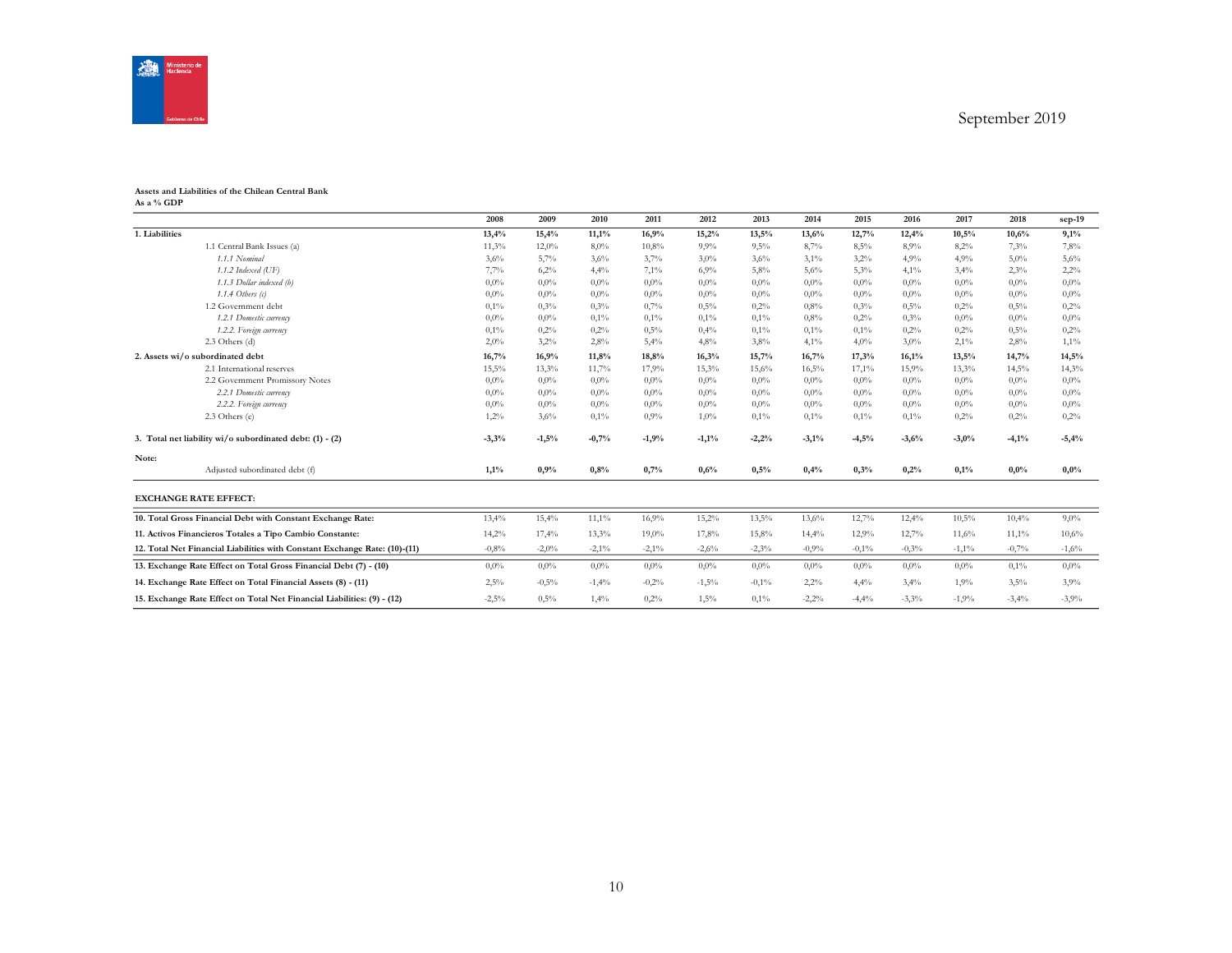

# **Assets and Liabilities of the Central Bank**

# **In domestic/foreign currencies**

**In pesos (dollars) at the end of the period**

|                                                   |        |                      | sep-19   |         |
|---------------------------------------------------|--------|----------------------|----------|---------|
| 1. Liabilities in domestic currency               |        | 17.000 Billion \$    | 8,6%     | $%$ GDP |
| 1.1 Central Bank debt issues (a)                  | 15.440 |                      | 7,8%     |         |
| 1.1.1 Nominal                                     | 11.086 |                      | 5,6%     |         |
| 1.1.2 Indexed $(\mathrm{UF})$                     | 4.354  |                      | 2,2%     |         |
| 1.1.3 Indexed to the exchange rate                |        |                      | $0,0\%$  |         |
| 1.2 Government deposits                           |        |                      | $0,0\%$  |         |
| 1.3 Others (b)                                    | 1.561  |                      | 0,8%     |         |
| 2. Assets in domestic currency                    |        | 234 Billion \$       | 0,1%     | $%$ GDP |
| 2.1 Government promissory notes                   |        |                      | $0,0\%$  |         |
| $2.2$ Others (b)                                  | 234    |                      | 0,1%     |         |
| 3. Net liabilities in domestic currency           |        | 16.767 Billion \$    | 8,5%     | $%$ GDP |
| 4. Liabilities in foreign currency                |        | 1.240 Billion \$     | 0,5%     | $%$ GDP |
| 4.1 Dollar-denominated Central Bank Issues        |        |                      | $0,0\%$  |         |
| 4.2 Government deposits                           | 422    |                      | 0,2%     |         |
| 4.3 Others (b)                                    | 818    |                      | 0,3%     |         |
| 5. Assets in foreign currency                     |        | 39.172 Billion \$    | 14,4%    | $%$ GDP |
| 5.1 International reserves                        | 38.933 |                      | 14,3%    |         |
| 5.2 Government promissory notes                   |        |                      | $0,0\%$  |         |
| 5.3 Others (b)                                    | 240    |                      | 0,1%     |         |
| 6. Net liabilities in foreign currency: (4) - (5) |        | 37.932 Billion US \$ | $-13,9%$ | $%$ GDP |
| 7. Total Liabilities: $(1) + (4)$                 |        | 17.900 Billion \$    | 9,1%     | $%$ GDP |
| 8. Total Assets: $(2) + (5)$                      |        | 28.660 Billion \$    | 14,5%    | $%$ GDP |
| 9. Net Liabilities: (7) - (8)                     |        | 10.760 Billion \$    | $-5,4%$  | $%$ GDP |

(a) Includes PDBC, BCP, BCU, BCD and others

(b) See Annex No. 2 for more detail on other assets and liabilities. p: preliminary figures

Source: Central Bank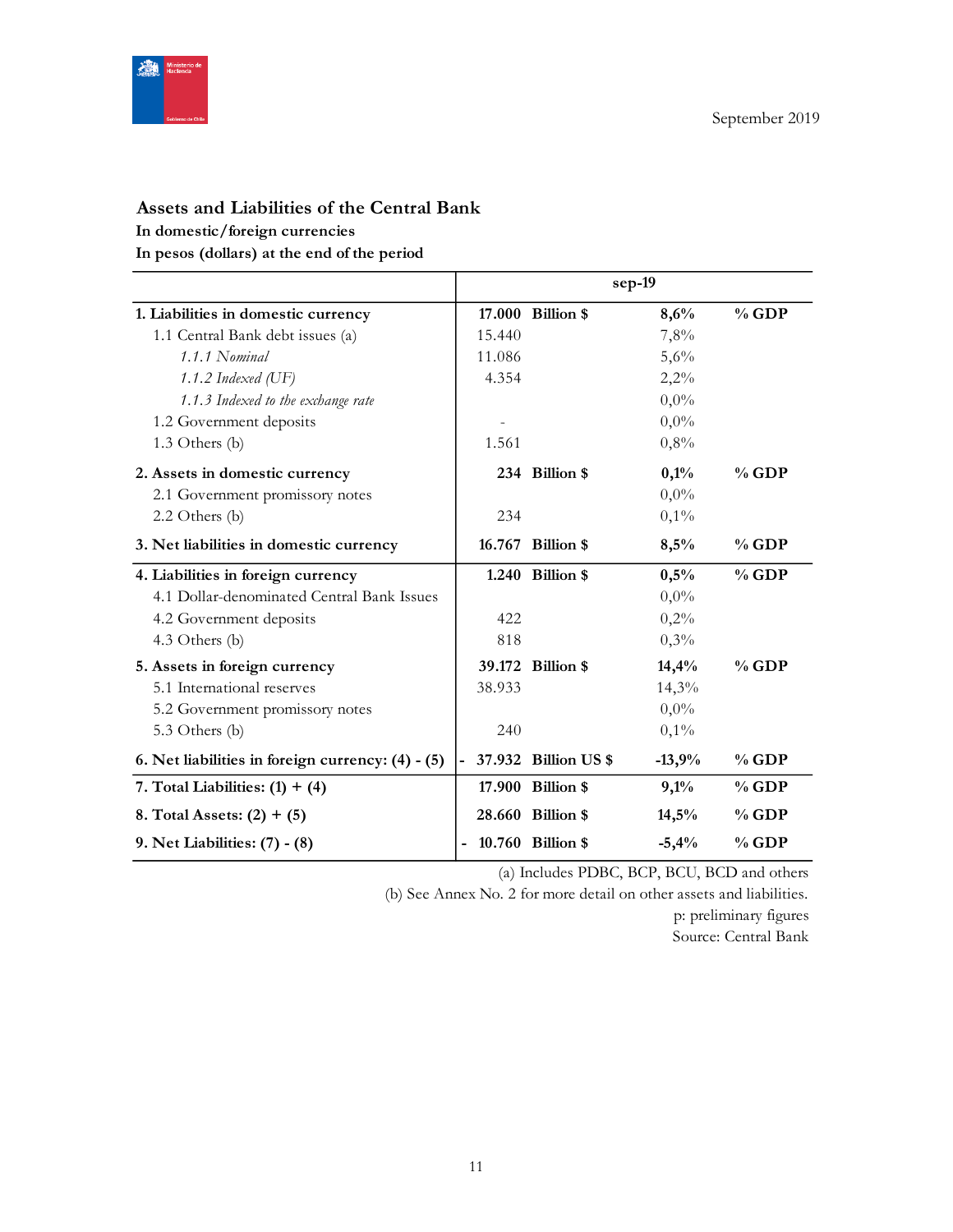

#### **Consolidated Government and Central Bank Debt**

| In millions at the end of each period |      |                             |      |      |                                                                   |      |      |                                                                                                 |      |           |            |            |
|---------------------------------------|------|-----------------------------|------|------|-------------------------------------------------------------------|------|------|-------------------------------------------------------------------------------------------------|------|-----------|------------|------------|
|                                       | 2008 | 2009                        | 2010 | 2011 | 2012                                                              | 2013 | 2014 | 2015                                                                                            | 2016 | 2017      | 2018       | $sep-19$   |
| Consolidated Gross Central Bank Debt  |      |                             |      |      | 16.963.936 20.158.124 21.445.101 32.883.878 34.165.809 35.389.397 |      |      | 41.130.665 47.466.877 55.466.625 60.609.397                                                     |      |           | 67.816.380 | 71.496.694 |
| Consolidated Net Debt                 |      | $-21.200.335$ $-11.599.182$ |      |      |                                                                   |      |      | $-8.610.392$ $-12.823.713$ $-10.220.622$ $-10.829.902$ $-11.014.682$ $-12.681.142$ $-4.584.724$ |      | 2.463.508 | 2.991.357  | 1.959.574  |

p: preliminary figures Source: Central Bank, Comptroller, Dipres and Treasury

#### **Consolidated Government and Central Bank Debt As % of GDP**

|                                      | 2008     | 2009     | 2010     | 2011     | 2012  | 2013    | 2014  | 2015     | 2016          | 2017  | 2018    | $sep-19$ |
|--------------------------------------|----------|----------|----------|----------|-------|---------|-------|----------|---------------|-------|---------|----------|
| Consolidated Gross Central Bank Debt | 18,1%    | 20,8%    | $19.2\%$ | 27,0%    | 26.3% | 25.7%   | 27,6% | 29.9%    | 33.2%         | 33.7% | 35,5%   | 36,2%    |
| Consolidated Net Debt                | $-22.6%$ | $-12.0%$ | 7.70/    | $-10,5%$ | 7.9%  | $7.9\%$ | 7,4%  | $-8,0\%$ | 2.70%<br>-4., | 1,4%  | $1,6\%$ | $1,0\%$  |

p: preliminary figures

Source: Central Bank, Comptroller, Dipres and Treasury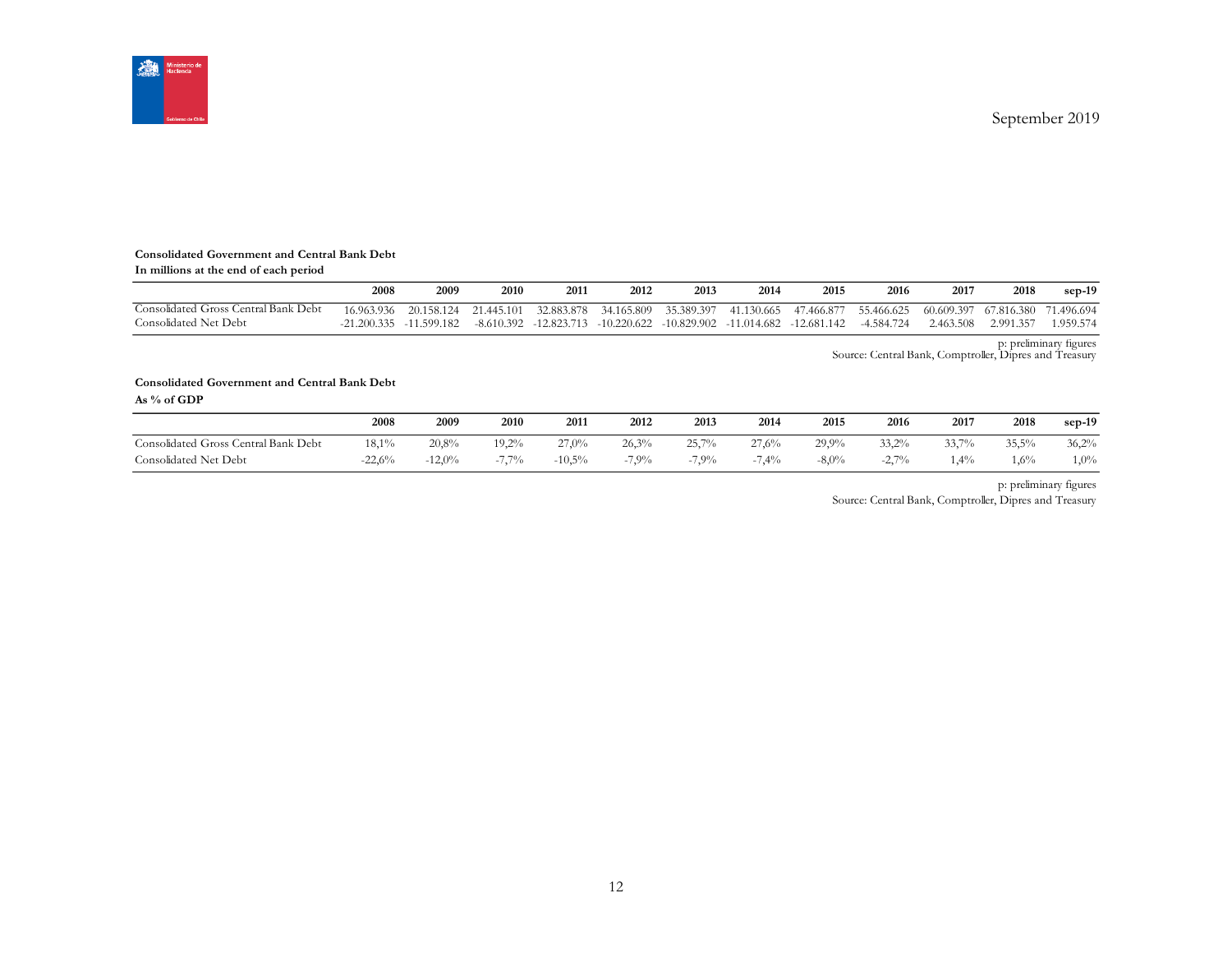

#### **Debt Amortizations**

**Consolidated Central Government (1) + Central Bank (2)**

|                | Central<br>Government<br><b>TOTAL</b><br>Dollars | Ch\$<br>Dollars | UF<br>Dollars  | <b>US\$ Indexed</b><br>Dollars | External<br>Dollars | Central Bank<br><b>TOTAL</b><br>Dollars | Ch\$<br>Dollars | UF<br>Dollars | US\$ indexed<br>Dollars | in US\$<br>Dollars | <b>TOTAL</b><br>Dollars |
|----------------|--------------------------------------------------|-----------------|----------------|--------------------------------|---------------------|-----------------------------------------|-----------------|---------------|-------------------------|--------------------|-------------------------|
| 2019           | $-284.435.120$                                   | $-327.961.360$  | 5.646.834      | $\Omega$                       | 37.879.407          | 9.480.240.663                           | 9.473.872.781   | 6.367.882     | $\overline{0}$          |                    | 9.195.805.544           |
| 2020           | 2.086.938.591                                    | 389,669,000     | 449.976.926    | $\Omega$                       | 1.247.292.665       | 4.343.212.780                           | 4.318.707.970   | 24.504.809    | $\theta$                |                    | 6.430.151.371           |
| 2021           | 7.546.251.451                                    | 3.268.300.077   | 3.750.019.245  | $\Omega$                       | 527.932.129         | 2.357.119.510                           | 647.668.394     | 1.709.451.116 | $\theta$                |                    | 9.903.370.961           |
| 2022           | 776.096.982                                      | 277.601.698     | 10.326.733     | $\Omega$                       | 488.168.551         | 1.696.538.946                           | 482.306.251     | 1.214.232.695 | $\Omega$                |                    | 2.472.635.927           |
| 2023           | 5.876.250.928                                    | 3.416.416.327   | 2.402.877.051  | $\Omega$                       | 56.957.549          | 762.779.503                             | 337.614.375     | 425.165.128   | $\Omega$                |                    | 6.639.030.431           |
| 2024           | 316.362.798                                      | 65.125.124      | 200.741.838    | $\Omega$                       | 50.495.836          | $\bf{0}$                                | $\Omega$        |               |                         |                    | 316.362.798             |
| 2025 and after | 57.650.936.933                                   | 20.841.883.721  | 23.559.831.846 | $\Omega$                       | 13.249.221.365      | 2.608.194.803                           | $\overline{0}$  | 2.608.194.803 | $\Omega$                |                    | 60.259.131.735          |

(1) Excluding Treasury Bonds held by CORFO

(2) Excluding Central Bank Instruments held by Treasury and CORFO

Source: the Central Bank and the Ministry of Finance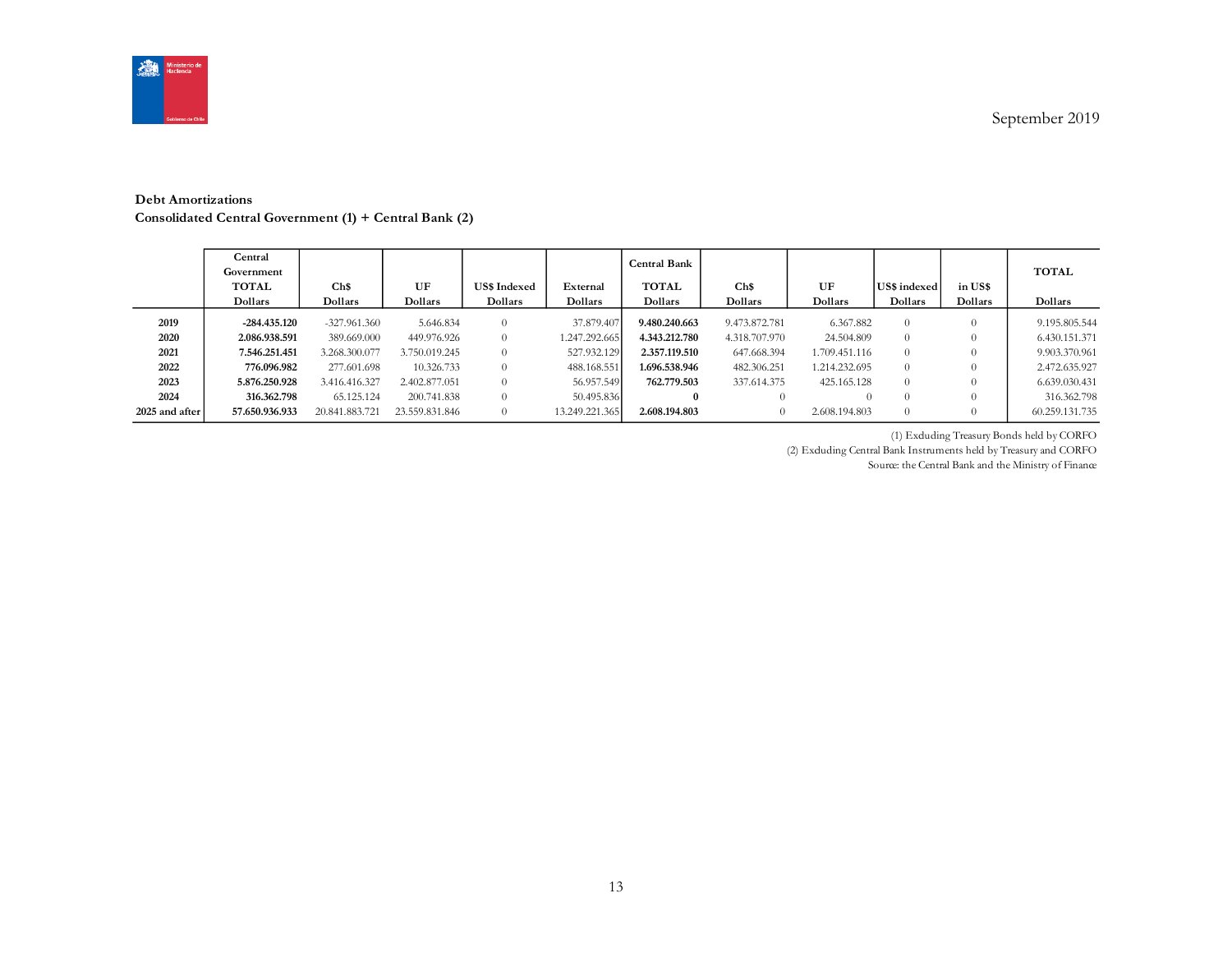<span id="page-13-0"></span>

# **APPENDIX 1**

# **Assets and Liabilities of the Central Government**

## <span id="page-13-1"></span>**a. Explanation of figures**

## **Liabilities**

Central Government debt is comprised of domestic and foreign debt of the Treasury Service and Corfo. The figures presented in this report are based on data from the Budget Office (Dipres) and the Treasury Service that have been harmonized to satisfy the requirements of this report.

Local currency debt is domestic debt of the Central Government and the Central Bank, the stock of papers in UF and pesos issued on the domestic market (BTU and BTP), and the domestic debt assumed by Corfo.

## Foreign currency debt

*Domestic debt*: Debt owed by the Treasury Service to the Central Bank.

 *Foreign debt:* Debt of the Treasury Service and Corfo issued abroad in local and foreign currency, provided by Dipres. The figures differ from the foreign debt figures of the Central Government presented by the Central Bank in its two-week reports, mainly because the Central Bank does not include bonds issued by residents and held by nationals.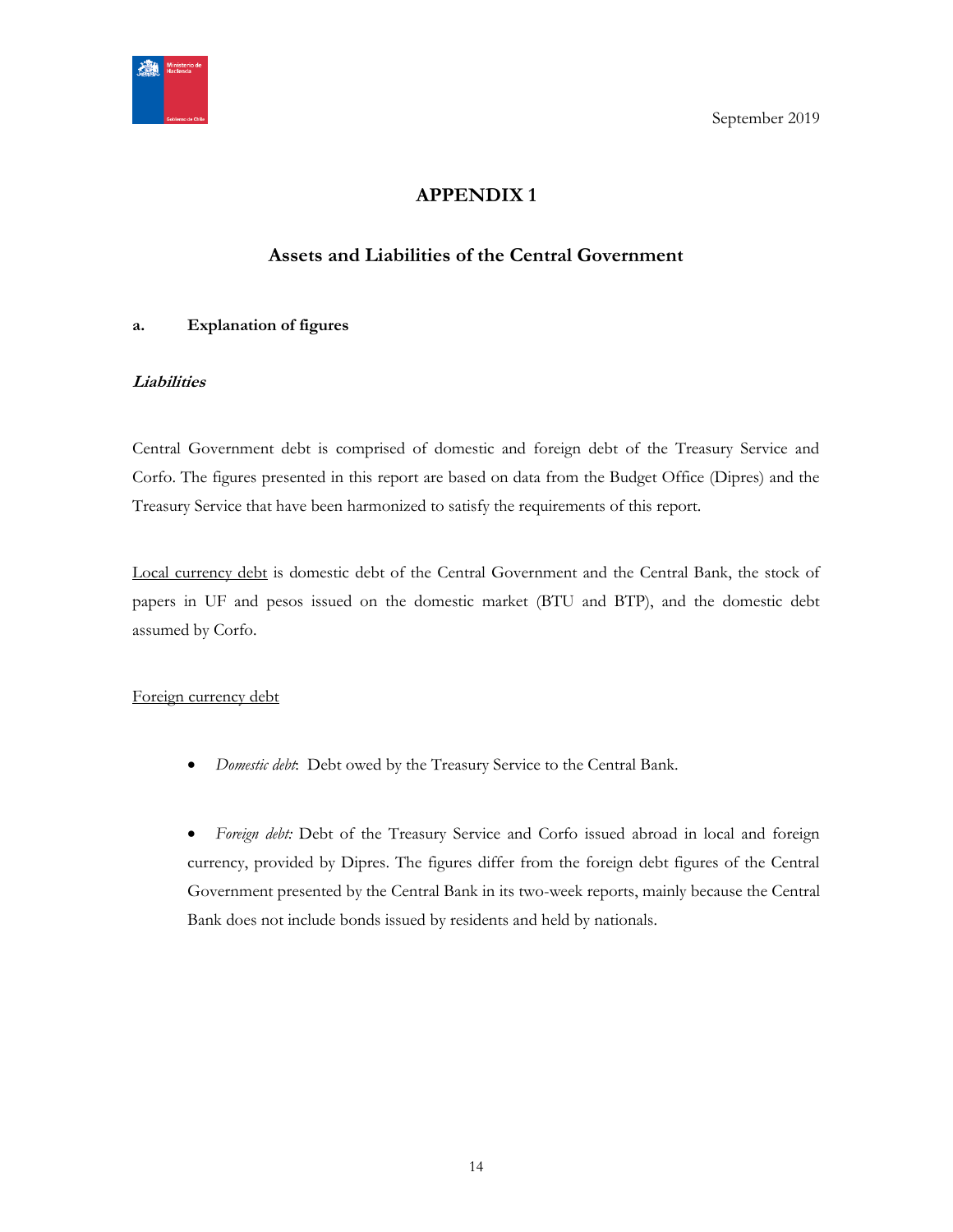

#### **Assets**

Local currency assets excluding government companies: Figures provided by the Comptroller General, presented in the Public Sector Equity Statements under the items local currency in cash, investments and placements in local currency in deposits, promissory notes, stocks and other securities and instruments; and loans in local currency, excluding loans to other government agencies and other loans.

Financial debt of government companies with the government: The financial debt of government companies obtained from their balance sheets and excluding income tax and deferred taxes.

Foreign currency assets: Cash in foreign currency investments and placements in foreign currency in deposits, including the Economic and Social Stabilization Fund (ESSF) and the Pension Reserve Fund (PRF); and loans in foreign currency to employees. Placements in foreign currency–denominated stocks are excluded because they correspond to shares of the government in international agencies that are permanent in nature.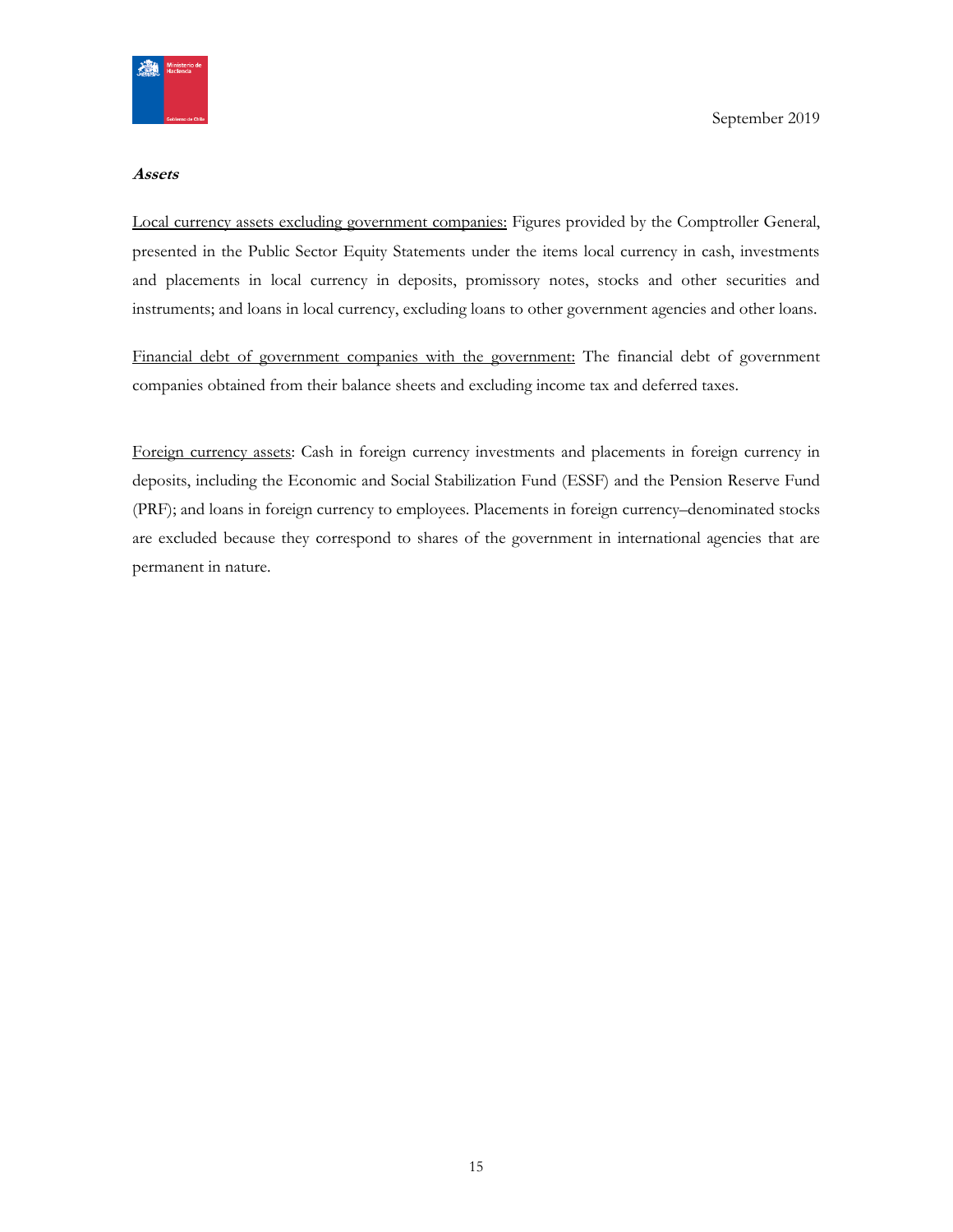

# **APPENDIX 2**

## <span id="page-15-1"></span><span id="page-15-0"></span>**Assets, Liabilities and Amortizations of the Central Bank of Chile**

The information on assets and liabilities of the Central Bank of Chile are figures published in the balance sheets of the Central Bank of Chile, although the classification criteria may differ. However, starting with publication of the balance sheet of December 2002, the Central Bank of Chile disclosed details to allow the replication of the figures presented in this report.<sup>1</sup>

Below is a description of the contents of each item in this publication as well as the nature of the information on the amortization schedule.

#### **Liabilities**

 $\overline{a}$ 

Notes issued by the Central Bank: Corresponds to the amount of notes, excluding interest and advance discounting. Bills issued for the purchase of overdue portfolio from banks (1989–1996) are also excluded.

Fiscal deposits in local and foreign currency: Includes deposits in the OPSF, funds for special international agency programs, the Infrastructure Fund and other deposits by the government. The assets from credits financed by international agencies are deducted from deposits in local currency.<sup>2</sup>

Other: The sum of other deposits and obligations, plus amounts in other liability accounts, plus the purchase of dollars under a net resale agreement (if the net balance is a liability), plus swaps and other foreign liabilities, excluding DEG allocations.

<sup>&</sup>lt;sup>1</sup>. Except for the local currency/foreign currency separation in other liabilities and assets.

<sup>&</sup>lt;sup>2</sup> Since the commercial risk is assumed by the Treasury Service, it was deemed appropriate to consider it a reduction in liabilities instead of an asset.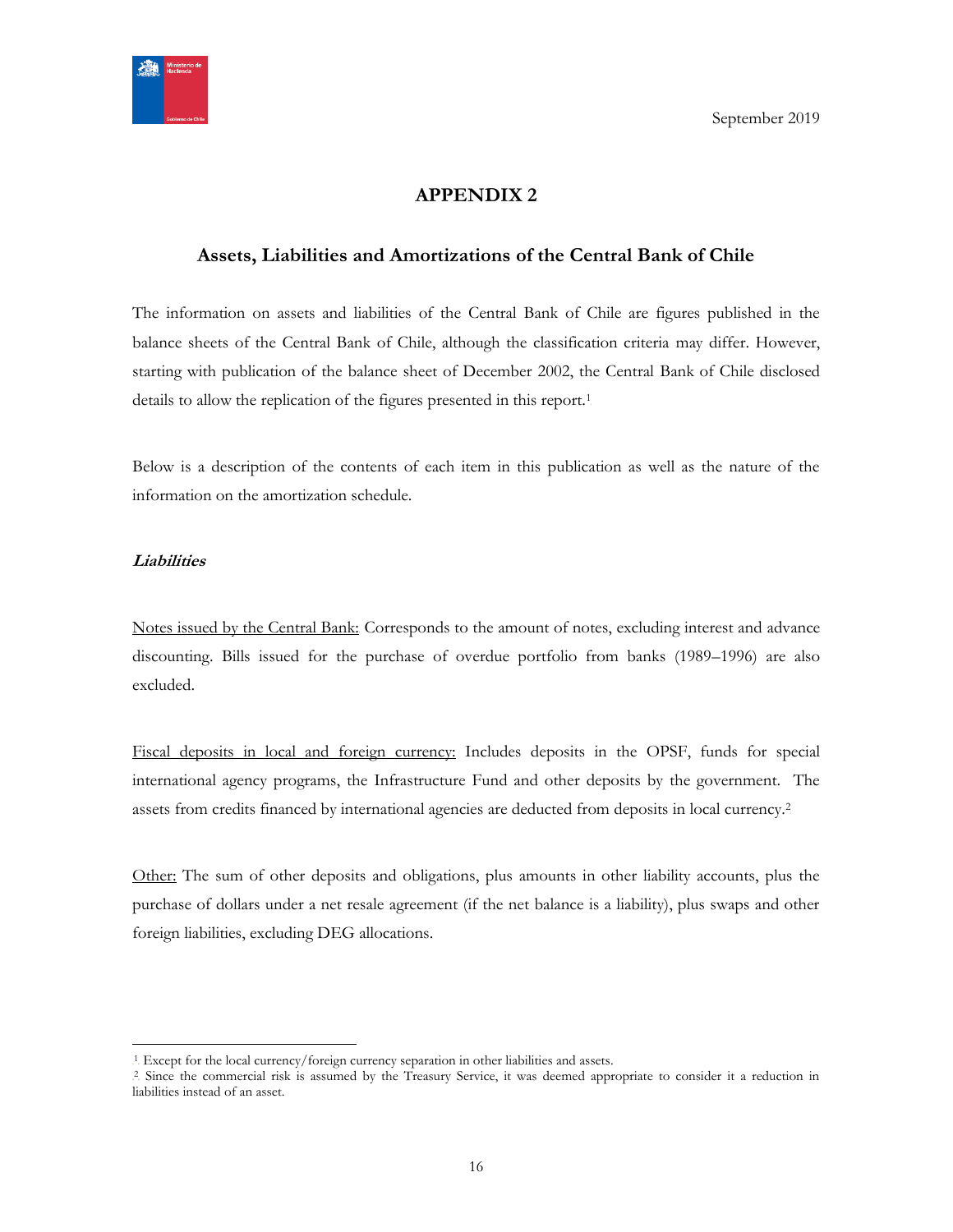

#### **Assets:**

Reserve Assets: In order to homologate the series through 2001, it includes reserve assets plus interest collectible abroad, less reserve liabilities, excluding from the latter liabilities under swaps. This concept was added as of 2002 to the book measurement of reserve assets.

Fiscal notes in local and foreign currency: This corresponds to notes that originated from fiscal transfers to the Central Bank under Laws 18,267 and 18,768. Prepayments of interest or principal are deducted from notes in dollars.

Other: This corresponds to the sum of credits to commercial banks plus the credit to Banco Estado, plus the credit to government companies, excluding credits to Corfo associated with popular capitalism (Law 18,401) and credit facilities using Treasury Service funded from international agencies; plus credit to other institutions, excluding the Central Savings and Loan Fund and the National Savings and Loan Association; plus contributions to International Agencies; plus other amounts in other assets abroad; plus other amounts in other asset accounts, excluding deferred loss, interest and advance discounting; plus the purchase of dollars under a net resale agreement (if the net balance is an asset).

Subordinated Debt:<sup>3</sup> For greater transparency, the amount of subordinated debt is presented even though it is not considered an asset of the Central Bank. Associated liabilities are subtracted (bills issued for the purchase of portfolio and subordinated debt provisions) and adjusted retroactively from 1989 to 1997 because of the deferred loss.

<sup>3</sup> Through 1995, this was a transaction by which some commercial banks had to allocate a fraction of their surpluses to servicing, for an indeterminate period of time, debt assumed by the Central Bank because of the financial crisis in the 80's. In that year, Laws 19,396 and 19,.359 were enacted that empowered banks unable to extinguish the debt in a period of 40 years to pay the debt by issuing new shares that were either listed for trading or given in payment. The difference between the book value of the debt and the market price of the shares resulted in a book loss that was deferred under such laws for absorption by subsequent surpluses.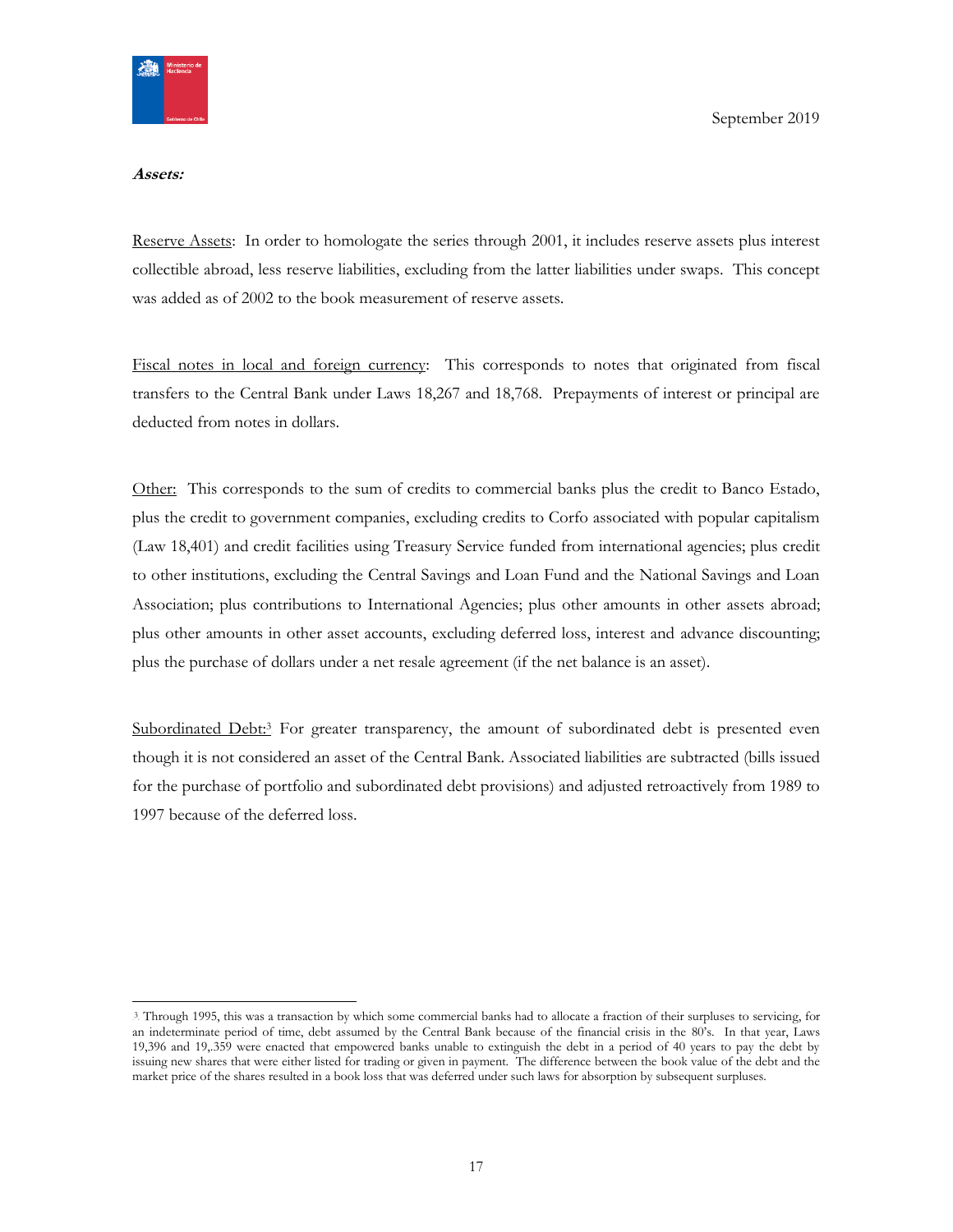

#### **Amortizations:**

The amortization program only includes notes on the over-the-counter market. The combined balance is equal to more than 99% of the total. The figures have been obtained from scheduled maturities that include principal and interest so the component of interest to be deducted had to be defined. In the case of notes with coupons, the amount of the respective coupon payment considered as interest has been considered as such, and for instruments that are redeemed with a single payment, the original issue discount has been considered as interest.

The scheduled amortizations exclude interest accrued and not yet serviced, which forms part of the scheduled payments considered to be interest. Moreover, the scheduled payments of principal on notes with coupons do not include the premium or discount balances at which the instruments were placed because coupon rates were used instead of historic placement rates.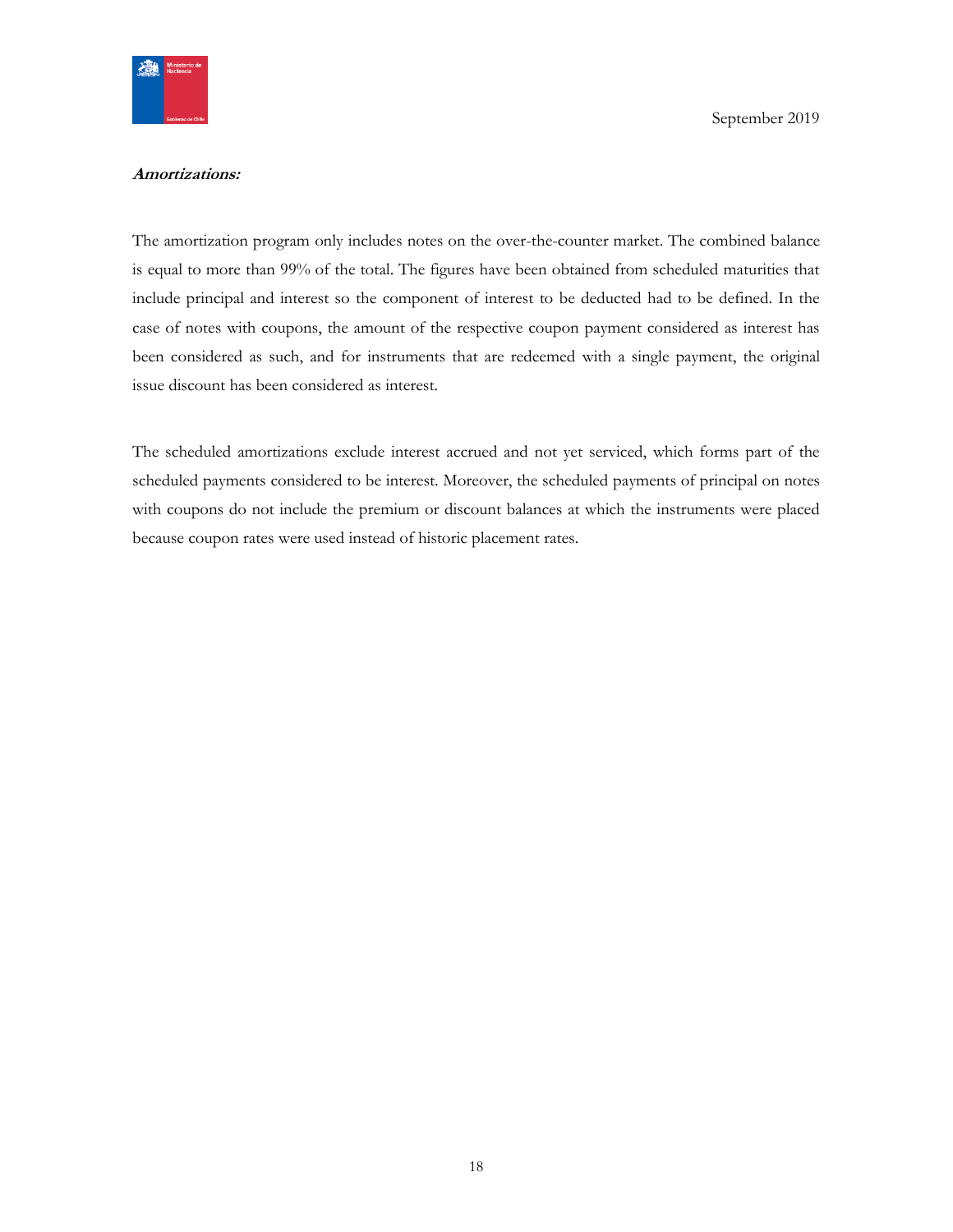

## **APPENDIX 3**

# **Government Company Debt and Guaranteed Debt of the Rest of the Public Sector**

#### **Financial Assets and Liabilities According to Audited Financial Statements**

**Consolidated Government-Owned Companies**

**In millions of pesos at the end of each period**

<span id="page-18-1"></span><span id="page-18-0"></span>

|                                               | 2006      | 2007      | 2008      | 2009      | 2010          | 2011                | 2012                | 2013      | 2014                                                        | 2015             | 2016                                       | 2017       | 2018       | $sep-19$   |
|-----------------------------------------------|-----------|-----------|-----------|-----------|---------------|---------------------|---------------------|-----------|-------------------------------------------------------------|------------------|--------------------------------------------|------------|------------|------------|
| . Financial Liabilities                       | 4.128.943 | 4.315.748 | 6.103.784 | 6.041.128 | 6.832.865     |                     |                     |           | 8.131.773 9.026.812 10.532.974 13.430.636                   |                  | 16.071.153 15.741.304                      | 15.245.334 | 17.661.760 | 19.624.484 |
| 1.1 Short Term (a)                            | 149.905   | 356.650   | 1.495.041 | 631.768   | 697.626       |                     | 1.269.801 1.181.417 | 1.127.000 | 1.100.174                                                   | 1.342.042        | 1.068.512                                  | 823.676    | 1.571.637  | 1.547.718  |
| 1.2 Long Term (b)                             | 3.873.702 | 3.829.437 | 4.485.    | 407       | 6 1 3 4 0 1 6 |                     | 6.861.898 7.845.395 |           |                                                             |                  | 9.405.974 12.330.462 14.729.110 14.672.792 | 14.421.658 | 16.090.123 | 18.076.766 |
| 1.3 Financial Liabilities with the Government | 105.335   | 129.661   | 122.967   | 1.982     | 1.223         | 74                  | $\Omega$            | $\theta$  | $\Omega$                                                    | $\left( \right)$ | $\Omega$                                   |            |            | $\Omega$   |
| 2. Financial Assets (4)                       | 665.084   | 1.236.557 | 545.962   | 692.479   | 688.005       | 1.301.721           | 1.255.156           | 1.146.806 | 1.608.081                                                   | 1.838.036        | 912.031                                    | 1.624.360  | 1.896.117  | 2.458.412  |
| 3. Net Financial Liabilities: (1) - (2)       | 3.463.859 | 3.079.191 | 5.557.821 | 5.348.649 | 6.144.859     | 6.830.052 7.771.656 |                     | 9.386.168 | 11.822.555                                                  |                  | 14.233.117 14.829.273                      | 13.620.974 | 15.765.644 | 17.166.072 |
| Note:                                         |           |           |           |           |               |                     |                     |           |                                                             |                  |                                            |            |            |            |
| Financial liabilities excluding debt owed the |           |           |           |           |               |                     |                     |           |                                                             |                  |                                            |            |            |            |
| government                                    | 4.023.607 | 4.186.086 | 5.980.817 | 6.039.146 | 6.831.642     |                     |                     |           | 8.131.700 9.026.812 10.532.974 13.430.636 16.071.153 15.741 |                  | .304                                       | 15.245.334 | 17.661.760 | 19.624.484 |
| Net financial liabilities excluding debt owed |           |           |           |           |               |                     |                     |           |                                                             |                  |                                            |            |            |            |
| the government                                | 3.358.524 | 2.949.530 | 5.434.854 | 5.346.667 | 6.143.637     | 6.829.978 7.77      | '1.656              |           | 9.386.168 11.822.555 14.233.117 14.829.273                  |                  |                                            | 13.620.974 | 15.765.644 | 17.166.072 |

(a) Includes short-term obligations and the short-term portions of long-term

obligations with banks and financial institutions, bonds and the short-term portion of long-term credits from suppliers.

(b) Includes long-term obligations with banks and financial institutions, bonds, and long-term credits with suppliers.

(c) Excluding deferred tax and income tax. Since 2010, this item corresponds to explicit debt

with the central government. Previously, it corresponded to the item called "payable accounts to related companies".

(d) Including disposable, certificates of deposit, net negotiable securities, financial investment agreements.

(e) Since March 2010 the methodology for data collection was modified, including new companies.

Source: Dipres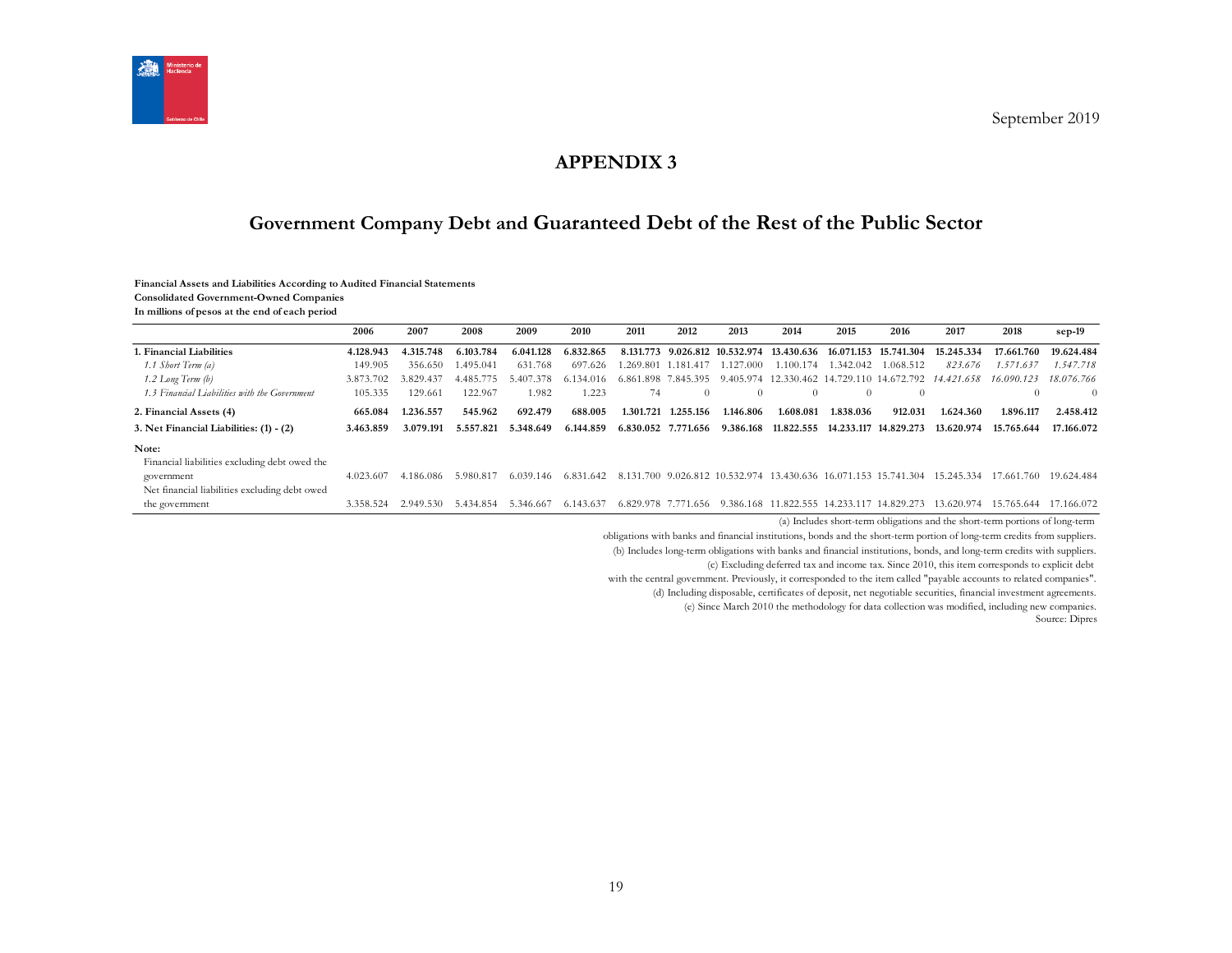

#### **Financial Assets and Liabilities According to Audited Financial Statements Consolidated Government-Owned Companies**

**As % of GDP**

|                                                             | 2006 | 2007 | 2008    | 2009    | 2010    | 2011 | 2012    | 2013    | 2014    | 2015    | 2016    | 2017    | 2018    | $sep-19$ |
|-------------------------------------------------------------|------|------|---------|---------|---------|------|---------|---------|---------|---------|---------|---------|---------|----------|
| 1. Financial Liabilities                                    | 5,0% | 4,8% | 6,5%    | 6,2%    | 6,1%    | 6,7% | 6,9%    | 7,6%    | 9,0%    | 10,1%   | 9,3%    | 8,5%    | 9,2%    | 9,9%     |
| 1.1 Short Term (a)                                          | 0,2% | 0,4% | $1,6\%$ | 0,7%    | $0.6\%$ | 1,0% | $0.9\%$ | $0.8\%$ | 0,7%    | $0.8\%$ | 0,6%    | $0.5\%$ | 0.8%    | 0,8%     |
| $1.2$ Long Term $(b)$                                       | 4,7% | 4,2% | 4,8%    | 5,6%    | 5,5%    | 5,6% | $6,0\%$ | 6,8%    | 8,3%    | $9,2\%$ | 8,7%    | 8,0%    | 8,4%    | 9,2%     |
| 1.3 Financial Liabilities with the Government               | 0,1% | 0,1% | $0.1\%$ | $0,0\%$ | $0,0\%$ | 0,0% | $0.0\%$ | $0,0\%$ | $0,0\%$ | $0.0\%$ | $0.0\%$ | $0.0\%$ | $0.0\%$ | $0,0\%$  |
| 2. Financial Assets (4)                                     | 0.8% | 1,4% | 0,6%    | 0,7%    | 0,6%    | 1,1% | $1,0\%$ | 0,8%    | $1,1\%$ | 1,2%    | 0,5%    | 0,9%    | 1,0%    | 1,2%     |
| 3. Net Financial Liabilities: (1) - (2)                     | 4,2% | 3,4% | 5,9%    | 5,5%    | 5,5%    | 5,6% | 6,0%    | 6,8%    | 8,0%    | 8,9%    | 8,8%    | 7,6%    | 8,2%    | 8,7%     |
| Note:<br>Financial liabilities excluding debt owed the      |      |      |         |         |         |      |         |         |         |         |         |         |         | 0,0%     |
| government<br>Net financial liabilities excluding debt owed | 4,9% | 4,6% | 6,4%    | 6,2%    | 6,1%    | 6,7% | 6,9%    | 7,6%    | $9,0\%$ | 10,1%   | 9,3%    | 8,5%    | 9,2%    | 9,9%     |
| the government                                              | 4,1% | 3,3% | 5,8%    | 5,5%    | 5,5%    | 5,6% | 6,0%    | 6,8%    | 8,0%    | 8,9%    | 8,8%    | 7,6%    | 8,2%    | 8,7%     |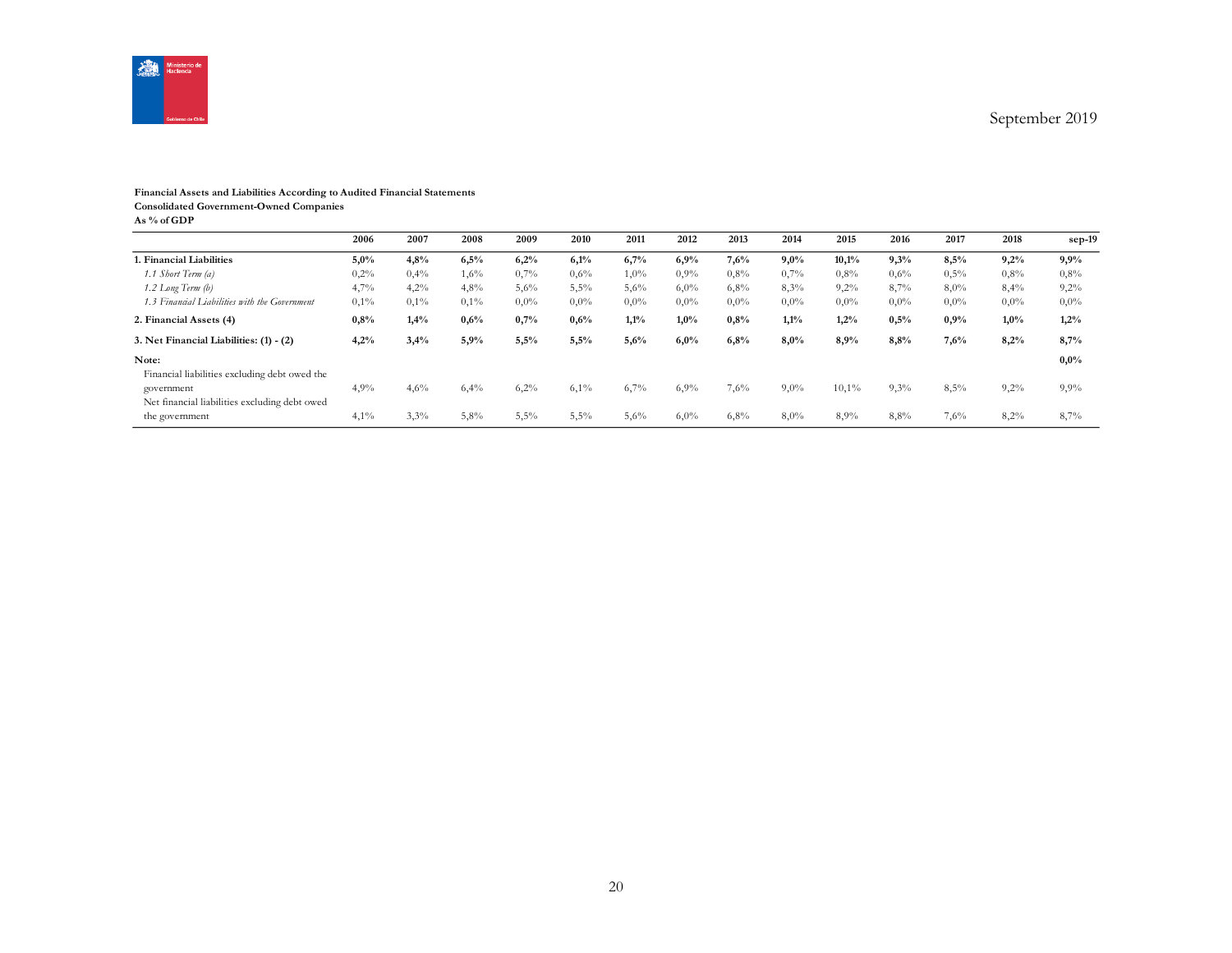

|                              |                           |             |                           |             | 1991 1992 1993 1994 1995 1996 1997 1998 1999 2000 2001 2002 2003 2004 2005 2006 2007 2008 2009 2010 |              |                        |                         |                    |             |                           |                           |                         |                         |                    |                    |                           |             |                         |                    |                    |                           |                    |                           |                         |                         |                    |             | 2011 2012 2013 2014 2015 2016 2017 2018 sep-19 |
|------------------------------|---------------------------|-------------|---------------------------|-------------|-----------------------------------------------------------------------------------------------------|--------------|------------------------|-------------------------|--------------------|-------------|---------------------------|---------------------------|-------------------------|-------------------------|--------------------|--------------------|---------------------------|-------------|-------------------------|--------------------|--------------------|---------------------------|--------------------|---------------------------|-------------------------|-------------------------|--------------------|-------------|------------------------------------------------|
|                              |                           |             |                           |             |                                                                                                     |              |                        |                         |                    |             |                           |                           |                         |                         |                    |                    |                           |             |                         |                    |                    |                           |                    |                           |                         |                         |                    |             |                                                |
| CODELCO                      | $\mathbf x$               | $\mathbf x$ | $\bar{x}$                 | $\mathbf x$ | $\mathbf X$                                                                                         | $\mathbf x$  | $\mathbf x$            | $\mathbf x$             | $\bar{x}$          | $\mathbf x$ | $\bar{x}$                 | $\mathbf X$               | $\mathbf x$             | $\mathbf X$             | $\mathbf X$        | $\mathbf X$        | $\bar{x}$                 | $\mathbf x$ | $\mathbf x$             | $\mathbf x$        | $\mathbf X$        | $\mathbf x$               | $\mathbf x$        | $\mathbf X$               | $\bar{X}$               | $\mathbf x$             | $\mathbf x$        | $\mathbf x$ | $\mathbf x$                                    |
| <b>ENAP</b>                  | $\mathbf x$               | $\mathbf x$ | $\mathbf x$               | $\mathbf X$ | $\mathbf X$                                                                                         | $\mathbf X$  | $\mathbf x$            | $\mathbf x$             | $\bar{X}$          | $\mathbf x$ | $\mathbf x$               | $\mathbf X$               | $\bar{x}$               | $\mathbf X$             | $\mathbf x$        | $\mathbf X$        | $\bar{x}$                 | $\mathbf x$ | $\mathbf x$             | $\bar{X}$          | $\mathbf X$        | $\mathbf X$               | $\mathbf x$        | $\mathbf x$               | $\bar{x}$               | $\mathbf x$             | $\mathbf x$        | $\mathbf x$ | $\mathbf x$                                    |
| <b>ENAMI</b>                 | $\mathbf x$               | $\mathbf x$ | $\bar{\mathbf{x}}$        | $\bf x$     | X                                                                                                   | $\mathbf{x}$ | $\bar{x}$              | $\overline{\mathbf{x}}$ | X                  | $\bf x$     | x                         | x                         | $\overline{\mathbf{x}}$ | $\bar{x}$               | $\bar{x}$          | $\bar{\mathbf{x}}$ | X                         | $\bf x$     | $\bar{\mathbf{x}}$      | $\bar{x}$          | x                  | $\mathbf x$               | $\bar{x}$          | $\mathbf X$               | X                       | $\overline{\mathbf{x}}$ | $\bar{x}$          | $\bf x$     | $\mathbf x$                                    |
| Empresas portuarias          |                           |             |                           |             |                                                                                                     |              |                        |                         |                    |             |                           |                           |                         |                         |                    |                    |                           |             |                         |                    |                    |                           |                    |                           |                         |                         |                    |             |                                                |
| Emporchi                     | $\mathbf x$               | X           | $\bar{X}$                 | X           | $\bf x$                                                                                             | $\mathbf x$  | $\mathbf x$            |                         |                    |             |                           |                           |                         |                         |                    |                    |                           |             |                         |                    |                    |                           |                    |                           |                         |                         |                    |             |                                                |
| Arica                        |                           |             |                           |             |                                                                                                     |              |                        | $\mathbf x$             | X                  | $\bf x$     | X                         | $\boldsymbol{\mathrm{x}}$ | X                       | X                       | X                  | $\mathbf x$        | X                         | $\bf x$     | X                       | X                  | X                  | $\boldsymbol{\mathrm{x}}$ | $\mathbf x$        | $\boldsymbol{\mathrm{x}}$ | Σ                       | $\bf x$                 | X                  | $\mathbf x$ | $\mathbf X$                                    |
| Iquique                      |                           |             |                           |             |                                                                                                     |              |                        | $\mathbf x$             | $\bar{x}$          |             | X                         | X                         | X                       | X                       | $\bar{X}$          | $\bar{X}$          | X                         |             | X                       | X                  | X                  | $\bar{x}$                 | $\bar{X}$          | $\bar{X}$                 | X                       |                         | X                  | $\bar{X}$   | $\mathbf X$                                    |
| Antofagasta                  |                           |             |                           |             |                                                                                                     |              |                        | $\mathbf X$             | $\bar{x}$          | $\bf x$     | $\bar{x}$                 | $\bar{X}$                 | $\bar{\mathbf{x}}$      | $\bar{x}$               | $\bar{x}$          | $\mathbf X$        | $\bar{x}$                 | $\bf x$     | $\bar{x}$               | $\bar{X}$          | $\bar{\mathbf{x}}$ | $\bf x$                   | $\bar{x}$          | $\mathbf X$               | $\bar{x}$               | X                       | $\bar{x}$          | $\mathbf x$ | $\mathbf X$                                    |
| Coquimbo                     |                           |             |                           |             |                                                                                                     |              |                        | $\mathbf x$             | X                  | $\bf x$     | $\boldsymbol{\mathrm{x}}$ | X                         | $\bf{X}$                | X                       | $\bf{X}$           | $\mathbf x$        | X                         | $\bf x$     | $\overline{\mathbf{x}}$ | $\bf x$            | X                  | X                         | $\bf{X}$           | $\mathbf x$               | X                       | X                       | $\mathbf X$        | $\mathbf x$ | $\mathbf X$                                    |
| Valaparaíso                  |                           |             |                           |             |                                                                                                     |              |                        | $\mathbf X$             | $\bar{x}$          |             | X                         | $\bar{x}$                 | $\bf{y}$                | $\bar{x}$               | $\bar{\mathbf{x}}$ | $\bar{\mathbf{x}}$ | $\bar{x}$                 |             | x                       | $\bar{x}$          | $\bar{\mathbf{x}}$ | $\bar{x}$                 | $\bar{\mathbf{x}}$ | $\bar{\mathbf{x}}$        | $\overline{\mathbf{y}}$ | x                       | $\bar{x}$          | $\bf x$     | $\mathbf X$                                    |
| San Antonio                  |                           |             |                           |             |                                                                                                     |              |                        | $\mathbf x$             | X                  | X           | x                         | $\bf x$                   | X                       | $\overline{\mathbf{x}}$ | $\bar{x}$          | $\bar{\mathbf{x}}$ | X                         | X           | $\bar{\mathbf{x}}$      | $\bf x$            | X                  | $\mathbf x$               | $\bar{x}$          | $\bar{\mathbf{x}}$        | X                       | X                       | $\bar{x}$          | $\mathbf x$ | $\mathbf x$                                    |
| San Vicente Talcahuano       |                           |             |                           |             |                                                                                                     |              |                        | $\bf x$                 | $\bar{x}$          | $\bf x$     | $\bar{\mathbf{x}}$        | $\bar{X}$                 | $\overline{\mathbf{x}}$ | x                       | $\bar{\mathbf{x}}$ | $\bar{x}$          | $\bar{x}$                 | X           | $\bar{\mathbf{x}}$      | $\bar{x}$          | X                  | $\bar{x}$                 | $\bar{\mathbf{x}}$ | $\bar{x}$                 | X                       | x                       | $\bar{x}$          | $\bf x$     | $\mathbf X$                                    |
| <b>Puerto Montt</b>          |                           |             |                           |             |                                                                                                     |              |                        | $\mathbf x$             | X                  | $\bf x$     | X                         | $\bf x$                   | X                       | X                       | $\bar{X}$          | $\mathbf x$        | X                         | $\bf x$     | X                       | $\bf x$            | X                  | $\mathbf x$               | $\mathbf x$        | $\mathbf x$               | X                       | X                       | X                  | $\mathbf x$ | $\mathbf X$                                    |
| Chacabuco                    |                           |             |                           |             |                                                                                                     |              |                        | $\mathbf x$             | $\bar{\mathbf{x}}$ | $\bf x$     | X                         | $\bar{x}$                 | $\bar{\mathbf{x}}$      | $\bar{\mathbf{x}}$      | $\bf x$            | $\bf x$            | $\bar{x}$                 |             | X                       | $\bar{\mathbf{x}}$ | $\bar{\mathbf{x}}$ | $\bar{x}$                 | $\bar{\mathbf{x}}$ | $\mathbf x$               | $\overline{\mathbf{y}}$ | x                       | $\bar{\mathbf{x}}$ | $\mathbf x$ | $\mathbf X$                                    |
| Austral                      |                           |             |                           |             |                                                                                                     |              |                        | $\mathbf x$             | $\bar{x}$          | $\bf x$     | x                         | $\bar{x}$                 | x                       | $\bar{x}$               | $\bar{x}$          | $\bf x$            | x                         | X           | x                       | X                  | x                  | x                         | $\bar{X}$          | $\bar{X}$                 | X                       | X                       | X                  | $\mathbf x$ | $\mathbf x$                                    |
| <b>Empresas Sanitarias</b>   |                           |             |                           |             |                                                                                                     |              |                        |                         |                    |             |                           |                           |                         |                         |                    |                    |                           |             |                         |                    |                    |                           |                    |                           |                         |                         |                    |             |                                                |
| <b>ECONSSA</b>               |                           |             |                           |             |                                                                                                     |              |                        |                         |                    |             |                           |                           |                         |                         |                    |                    |                           | $\bf x$     | X                       |                    |                    |                           | X                  | X                         |                         |                         |                    | $\bf{X}$    | $\bar{X}$                                      |
| <b>ESSAT</b>                 | $\mathbf x$               | x           | X                         | X           | $\bf{X}$                                                                                            | x            | $\bar{X}$              | $\bf x$                 | X                  |             | X                         | $\bf x$                   | $\bar{X}$               | $\mathbf x$             |                    |                    |                           |             |                         |                    |                    |                           |                    |                           |                         |                         |                    |             |                                                |
| <b>ESSAN</b>                 | $\mathbf x$               | X           | $\boldsymbol{\mathrm{x}}$ | $\mathbf x$ | $\bf x$                                                                                             | $\mathbf x$  | $\mathbf x$            | $\mathbf x$             | X                  | X           | X                         | $\bf x$                   | $\bf x$                 | $\mathbf X$             | $\bf{X}$           | $\mathbf x$        | $\boldsymbol{\mathrm{X}}$ |             |                         |                    |                    |                           |                    |                           |                         |                         |                    |             |                                                |
| <b>EMSSAT</b>                | $\mathbf x$               | $\bar{x}$   | $\bar{\mathbf{x}}$        | $\bar{X}$   | $\bar{\mathbf{x}}$                                                                                  | $\bar{x}$    | $\bf x$                | $\bf x$                 | $\bar{\mathbf{x}}$ | $\bf x$     | $\bar{\mathbf{x}}$        | $\bf{X}$                  | $\bf x$                 | $\bf x$                 |                    |                    |                           |             |                         |                    |                    |                           |                    |                           |                         |                         |                    |             |                                                |
| <b>ESSCO</b>                 | $\bf x$                   | x           | X                         | X           | $\bf{X}$                                                                                            | X            | $\bar{x}$              | $\bf x$                 | X                  | X           | $\bar{\mathbf{x}}$        | $\bar{X}$                 | $\bar{X}$               | $\bf x$                 |                    |                    |                           |             |                         |                    |                    |                           |                    |                           |                         |                         |                    |             |                                                |
| <b>ESVAL</b>                 | $\mathbf X$               | $\bar{x}$   |                           | $\bar{X}$   | $\bar{\mathbf{x}}$                                                                                  | $\bar{x}$    |                        | $\bar{X}$               |                    |             |                           |                           |                         |                         |                    |                    |                           |             |                         |                    |                    |                           |                    |                           |                         |                         |                    |             |                                                |
| <b>ESSEL</b>                 |                           |             | $\bar{\mathbf{x}}$<br>x   | $\bf x$     | X                                                                                                   |              | $\bar{x}$<br>$\bar{x}$ | $\bf x$                 |                    |             |                           |                           |                         |                         |                    |                    |                           |             |                         |                    |                    |                           |                    |                           |                         |                         |                    |             |                                                |
| <b>ESSAM</b>                 | $\mathbf x$               | x           |                           |             |                                                                                                     | x            |                        |                         | x                  |             |                           |                           |                         |                         |                    |                    |                           |             |                         |                    |                    |                           |                    |                           |                         |                         |                    |             |                                                |
| <b>ESSBIO</b>                | $\mathbf x$               | X           | $\bar{\mathbf{x}}$        | X           | $\bar{\mathbf{x}}$                                                                                  | X            | $\bar{x}$              | $\bar{X}$               | X                  |             |                           |                           |                         |                         |                    |                    |                           |             |                         |                    |                    |                           |                    |                           |                         |                         |                    |             |                                                |
| <b>ESSAR</b>                 | $\mathbf x$               | x           | $\bar{\mathbf{x}}$        | $\bf x$     | X                                                                                                   | x            | $\bar{x}$              | $\bf x$                 | x                  |             |                           |                           |                         |                         |                    |                    |                           |             |                         |                    |                    |                           |                    |                           |                         |                         |                    |             |                                                |
| <b>ESSAL</b>                 | $\mathbf x$               | X           | $\bar{x}$                 | $\bf x$     | $\bf{X}$                                                                                            | x            | $\bar{x}$              | $\bf x$                 | X                  |             | x                         | x                         | 3                       |                         |                    |                    |                           |             |                         |                    |                    |                           |                    |                           |                         |                         |                    |             |                                                |
| <b>EMSSAT</b>                | $\mathbf x$               | x           | x                         |             | 3                                                                                                   |              | $\bar{x}$              | X                       |                    |             |                           |                           |                         |                         |                    |                    |                           |             |                         |                    |                    |                           |                    |                           |                         |                         |                    |             |                                                |
| <b>ESMAG</b>                 | $\mathbf x$               | X           | $\bar{\mathbf{x}}$        | $\bf x$     | $\bar{\mathbf{x}}$                                                                                  | X            | $\bar{x}$              | $\bf x$                 | X                  |             | X                         | x                         | X                       |                         |                    |                    |                           |             |                         |                    |                    |                           |                    |                           |                         |                         |                    |             |                                                |
| <b>EMOS</b>                  | $\mathbf x$               | X           | $\bar{X}$                 | $\bf x$     | $\bf{X}$                                                                                            | X            | $\bar{x}$              | $\mathbf x$             | X                  | x           | $\bar{X}$                 | X                         | $\bf{X}$                | x                       |                    |                    |                           |             |                         |                    |                    |                           |                    |                           |                         |                         |                    |             |                                                |
|                              | $\mathbf x$               | x           | X                         | $\bar{x}$   | $\bar{\mathbf{x}}$                                                                                  | $\bar{x}$    | $\bar{x}$              | $\bar{X}$               |                    |             |                           |                           |                         |                         |                    |                    |                           |             |                         |                    |                    |                           |                    |                           |                         |                         |                    |             |                                                |
| EFE                          | $\bf x$                   | x           | $\bar{\mathbf{x}}$        | $\bf x$     | $\bf{X}$                                                                                            | x            | $\bar{x}$              | $\bf x$                 | X                  | X           | X                         | X                         | X                       | x                       | $\bar{\mathbf{x}}$ | $\bf x$            | X                         | X           | $\bar{X}$               | X                  | х                  | x                         | $\bar{X}$          | $\mathbf x$               | X                       | X                       | x                  | $\bf x$     | $\mathbf x$                                    |
| Correos                      | $\mathbf x$               | x           | $\bar{\mathbf{x}}$        | $\bar{X}$   | $\overline{\mathbf{x}}$                                                                             | $\bar{x}$    | $\bar{x}$              | $\bar{X}$               | $\bar{x}$          |             | X                         | X                         | X                       | x                       | $\bar{\mathbf{x}}$ | $\bar{x}$          | X                         | x           | $\bar{x}$               | $\bar{x}$          | X                  | x                         | $\bar{\mathbf{x}}$ | $\bar{x}$                 | X                       | x                       | X                  | $\bar{x}$   | $\mathbf x$                                    |
| Metro                        | $\boldsymbol{\mathrm{x}}$ | x           | X                         | $\bf x$     | X                                                                                                   | X            | $\bar{x}$              | $\overline{\mathbf{x}}$ | X                  | X           | X                         | x                         | X                       | $\overline{\mathbf{x}}$ | $\bar{x}$          | $\bar{\mathbf{x}}$ | X                         | X           | $\bar{X}$               | X                  | X                  | $\bf x$                   | $\bar{x}$          | $\bar{\mathbf{x}}$        | x                       | x                       | x                  | $\mathbf x$ | $\mathbf X$                                    |
| Polla                        | $\mathbf x$               | $\bar{x}$   | $\bar{\mathbf{x}}$        | X           | $\bf{X}$                                                                                            | $\bar{X}$    | $\bar{x}$              | $\mathbf x$             | $\bar{x}$          | $\bf x$     | $\bar{\mathbf{x}}$        | X                         | X                       | $\bar{x}$               | $\bf x$            | $\mathbf X$        | $\bar{\mathbf{x}}$        | $\bf x$     | $\bar{\mathbf{x}}$      | $\bar{x}$          | X                  | X                         | $\bf x$            | $\mathbf X$               | $\overline{\mathbf{X}}$ | X                       | x                  | $\bf x$     | $\mathbf X$                                    |
| ZOFRI                        | $\mathbf x$               | X           | $\bar{\mathbf{x}}$        | $\bar{X}$   | $\bar{\mathbf{x}}$                                                                                  | $\bar{x}$    | $\bar{x}$              | $\bf x$                 | $\bar{x}$          | $\bf x$     | $\bar{x}$                 | X                         | X                       | $\bar{x}$               | $\bar{x}$          | $\bar{X}$          | $\bar{x}$                 | X           | $\bar{x}$               | X                  | X                  | $\bar{x}$                 | $\bar{x}$          | $\bar{X}$                 | X                       | X                       | $\bar{x}$          | $\bar{x}$   | $\mathbf X$                                    |
| <b>ENACAR</b>                | $\bf x$                   | X           | $\bar{x}$                 | $\bf x$     | $\bar{\mathbf{x}}$                                                                                  | $\mathbf x$  | $\bf x$                | $\mathbf x$             | X                  | $\bf x$     | $\bar{x}$                 | $\bf x$                   | $\bf{X}$                | $\bar{x}$               | $\bf{X}$           | $\mathbf x$        | $\bar{x}$                 | $\bf x$     | $\overline{\mathbf{x}}$ | $\bar{x}$          | X                  | X                         | $\bar{X}$          | $\bf x$                   | X                       | $\bf x$                 |                    |             |                                                |
| <b>EMAZA</b>                 | $\mathbf x$               | X           | X                         |             | ž                                                                                                   | X            | $\bar{x}$              | $\bf x$                 | X                  |             | X                         |                           | ž                       | X                       | $\bar{X}$          | $\bar{X}$          | $\bar{x}$                 |             | X                       | X                  | ÿ                  | X                         |                    |                           |                         |                         |                    |             |                                                |
| <b>SACOR</b>                 | $\mathbf x$               | X           | $\bar{\mathbf{x}}$        | $\bf x$     | $\bar{\mathbf{x}}$                                                                                  | $\bar{x}$    | $\bar{x}$              | $\bf x$                 | $\bar{x}$          | X           | $\bar{\mathbf{x}}$        | $\bf x$                   | $\bar{\mathbf{x}}$      | $\bar{x}$               | $\bar{X}$          | $\bar{X}$          | x                         |             | $\bar{\mathbf{x}}$      | X                  | $\bar{\mathbf{x}}$ | X                         | $\bar{X}$          | $\bf x$                   | ۶                       |                         | X                  | $\bf x$     | $\mathbf X$                                    |
| <b>COTRISA</b>               | $\mathbf x$               | X           | X                         | X           | $\bf{X}$                                                                                            | $\mathbf x$  | $\mathbf X$            | $\mathbf x$             | X                  | $\bf x$     | X                         | X                         | $\bf x$                 | $\mathbf x$             | $\bf{X}$           | $\mathbf x$        | X                         | $\bf x$     | $\bar{x}$               | $\bf x$            | X                  | X                         | $\mathbf x$        | $\mathbf x$               | X                       | X                       | X                  | $\mathbf x$ | $\mathbf x$                                    |
| La Nación                    | $\bar{X}$                 | X           | X                         |             |                                                                                                     |              | x                      | $\bf x$                 | X                  |             | X                         |                           |                         |                         | $\bar{\mathbf{x}}$ | $\bar{X}$          | X                         |             | X                       | X                  | X                  | X                         | $\bf x$            | $\bf x$                   | X                       | X                       | X                  | $\bf x$     | $\mathbf X$                                    |
| <b>Puerto Madero</b>         |                           |             |                           |             |                                                                                                     |              |                        |                         |                    |             |                           |                           |                         |                         |                    |                    |                           |             |                         | $\bf x$            | X                  | $\bf x$                   | $\bar{X}$          | $\bf x$                   | X                       | X                       | X                  | $\mathbf x$ | $\mathbf x$                                    |
| <b>SASIPA</b>                | $\mathbf x$               | $\bf x$     | $\bar{\mathbf{x}}$        | $\bf x$     | $\bf{X}$                                                                                            | X            | X                      | $\bf x$                 | X                  |             | X                         | X                         | X                       | X                       | $\bf{y}$           | $\bf x$            | $\bar{x}$                 | X           | $\overline{\mathbf{x}}$ | $\bar{\mathbf{x}}$ | $\bar{\mathbf{x}}$ | $\bf x$                   | $\bf{X}$           | $\mathbf X$               | $\overline{\mathbf{y}}$ | x                       | $\bar{X}$          | $\bf x$     | $\mathbf X$                                    |
| <b>TV Nacional</b>           | S/I                       | $\bf x$     | $\bar{x}$                 | $\bar{X}$   | $\bar{\mathbf{x}}$                                                                                  | $\bf x$      | $\bar{x}$              | $\bf x$                 | X                  | X           | $\bar{x}$                 | $\bar{X}$                 | $\bar{\mathbf{x}}$      | X                       | $\bar{x}$          | $\bar{X}$          | X                         | X           | $\bar{x}$               | $\bar{X}$          | $\bar{\mathbf{x}}$ | $\bf x$                   | $\bar{x}$          | $\bf x$                   | X                       | X                       | $\bar{x}$          | $\mathbf x$ | $\mathbf X$                                    |
| Asmar                        |                           |             |                           |             |                                                                                                     |              |                        |                         |                    |             |                           |                           |                         |                         |                    |                    |                           |             |                         | $\bf x$            | $\bar{\mathbf{x}}$ | $\bar{x}$                 | $\bf x$            | $\mathbf X$               | $\overline{\mathbf{y}}$ | x                       | $\bar{\mathbf{x}}$ | $\mathbf x$ | $\mathbf X$                                    |
| Enaer                        |                           |             |                           |             |                                                                                                     |              |                        |                         |                    |             |                           |                           |                         |                         |                    |                    |                           |             |                         | $\bar{X}$          | $\bar{\mathbf{x}}$ | $\mathbf x$               | $\bar{x}$          | $\mathbf X$               | $\overline{\mathbf{y}}$ | $\bar{x}$               | $\bar{x}$          | $\mathbf x$ | $\mathbf X$                                    |
| Famae                        |                           |             |                           |             |                                                                                                     |              |                        |                         |                    |             |                           |                           |                         |                         |                    |                    |                           |             |                         | $\mathbf X$        | $\bar{\mathbf{x}}$ | $\bf x$                   | $\mathbf x$        | $\mathbf X$               | $\overline{\mathbf{y}}$ | X                       | $\bf x$            | $\mathbf x$ | $\mathbf x$                                    |
| Casa de Moneda S.A.          |                           |             |                           |             |                                                                                                     |              |                        |                         |                    |             |                           |                           |                         |                         |                    |                    |                           |             |                         | $\bar{X}$          | x                  | X                         | $\bar{\mathbf{x}}$ | $\bar{x}$                 | ž                       |                         | X                  | $\bf x$     | $\mathbf X$                                    |
| <b>Empresas Privatizadas</b> |                           |             |                           |             |                                                                                                     |              |                        |                         |                    |             |                           |                           |                         |                         |                    |                    |                           |             |                         |                    |                    |                           |                    |                           |                         |                         |                    |             |                                                |
| <b>EDELAYSEN</b>             | $\mathbf x$               | $\mathbf x$ | X                         | x           | X                                                                                                   |              | x                      |                         |                    |             |                           |                           |                         |                         |                    |                    |                           |             |                         |                    |                    |                           |                    |                           |                         |                         |                    |             |                                                |
| <b>EDELNOR</b>               | $\mathbf x$               | X           | X                         |             |                                                                                                     |              |                        |                         |                    |             |                           |                           |                         |                         |                    |                    |                           |             |                         |                    |                    |                           |                    |                           |                         |                         |                    |             |                                                |
| <b>COLBUN</b>                | $\mathbf x$               | X           | $\bar{x}$                 | $\bf x$     | $\bf{X}$                                                                                            | x            |                        |                         |                    |             |                           |                           |                         |                         |                    |                    |                           |             |                         |                    |                    |                           |                    |                           |                         |                         |                    |             |                                                |
| <b>ENDESA</b>                | J.                        |             |                           |             |                                                                                                     |              |                        |                         |                    |             |                           |                           |                         |                         |                    |                    |                           |             |                         |                    |                    |                           |                    |                           |                         |                         |                    |             |                                                |
| <b>TRANSMARCHILAY</b>        | S/I                       | $\bar{X}$   | x                         |             |                                                                                                     |              |                        |                         |                    |             |                           |                           |                         |                         |                    |                    |                           |             |                         |                    |                    |                           |                    |                           |                         |                         |                    |             |                                                |
|                              |                           |             |                           |             |                                                                                                     |              |                        |                         |                    |             |                           |                           |                         |                         |                    |                    |                           |             |                         |                    |                    |                           |                    |                           |                         |                         |                    |             |                                                |

**Sources of Financial Statement Data for Government and Privatized Companies**

Privatized companies are not included in the consolidated figures for government-owned companies from the time of their privation.

(): the company does not exist or existed.<br>(): companies that were public enterprises but now they are private companies or otherwise.<br>(N/I): No information, although the company exists or existed.<br>In 1989 ESVAI, was coatt

In 1990 the General Management of Metro was one of Empional anonymous operators.<br>In 1990 the General Management of Metro was converted to Empiosea de Transporte de Pasajeros METRO S.A.<br>In 1998 EMPORCHI was divided into 10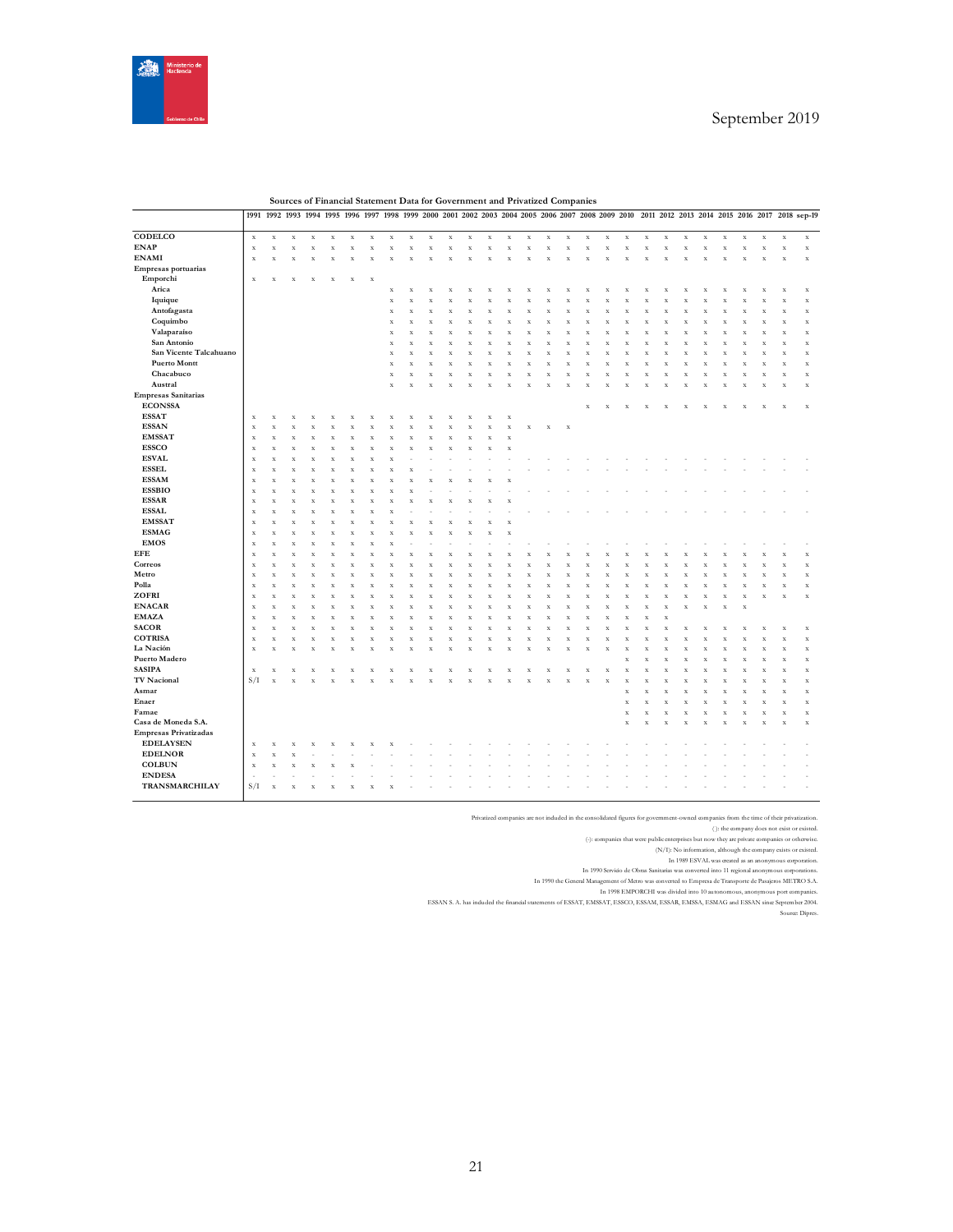

#### **Public Sector Debt Guaranteed by the Treasury**

**In millions of pesos**

|                                 | 2008      | 2009      | 2010      | 2011      | 2012      | 2013           | 2014      | 2015              | 2016                                    | 2017 | 2018     | $sep-19$  |
|---------------------------------|-----------|-----------|-----------|-----------|-----------|----------------|-----------|-------------------|-----------------------------------------|------|----------|-----------|
| <b>1. TOTAL GUARANTEED DEBT</b> | 1.499.066 | 1.594.356 | 1.842.616 | 1.856.561 | 1.418.510 | 1.753.443      | 1.811.374 | 1.711.965         | 2.653.008 2.977.046 3.219.407           |      |          | 3.539.278 |
| 1.1 Domestic Debt (a)           | 1.168.458 | 1.318.907 | .582.340  | 1.617.307 | 1.196.913 | 1.535.061      | 1.595.340 |                   | 1.645.076 2.609.414 2.977.046 3.219.407 |      |          | 3.539.278 |
| 1.2 Foreign Debt                | 330.608   | 275.449   | 260.276   | 239.254   | 221.597   | 218.382        | 216.034   | 66.890            | 43.593                                  |      |          |           |
| 1.2.1 The Central Bank of Chile |           |           |           |           |           | $\prime\prime$ |           | $^{\prime\prime}$ |                                         |      | $\theta$ | 0         |

(a) Includes debt of the financial and non-financial system. The guaranteed debt of privatized companies was not included

p: preliminary figures

Source: The Treasury

#### **Public Sector Debt Guaranteed by the Treasury**

**As % of GDP**

|                                 | 2008    | 2009    | 2010    | 2011    | 2012    | 2013    | 2014    | 2015    | 2016    | 2017    | 2018    | $sep-19$ |
|---------------------------------|---------|---------|---------|---------|---------|---------|---------|---------|---------|---------|---------|----------|
| <b>1. TOTAL GUARANTEED DEBT</b> | 1,6%    | 1,6%    | 1,7%    | 1,5%    | 1,1%    | 1,3%    | 1,2%    | 1,1%    | $1,6\%$ | 1.7%    | 1,7%    | 1,8%     |
| 1.1 Domestic Debt (a)           | $2\%$   | 1,4%    | 1.4%    | $3\%$   | $0.9\%$ | $1,1\%$ | $1,1\%$ | $1,0\%$ | 1,5%    | $1.7\%$ | 1,7%    | 1,8%     |
| 1.2 Foreign Debt                | 0,4%    | $0.3\%$ | 0,2%    | 0,2%    | $0.2\%$ | 0,2%    | $0.1\%$ | $0.0\%$ | $0.0\%$ | $0.0\%$ | $0.0\%$ | $0.0\%$  |
| 1.2.1 The Central Bank of Chile | $0.0\%$ | $0.0\%$ | $0.0\%$ | $0.0\%$ | $0.0\%$ | $0.0\%$ | $0.0\%$ | $0.0\%$ | $0.0\%$ | $0.0\%$ | $0.0\%$ | $0.0\%$  |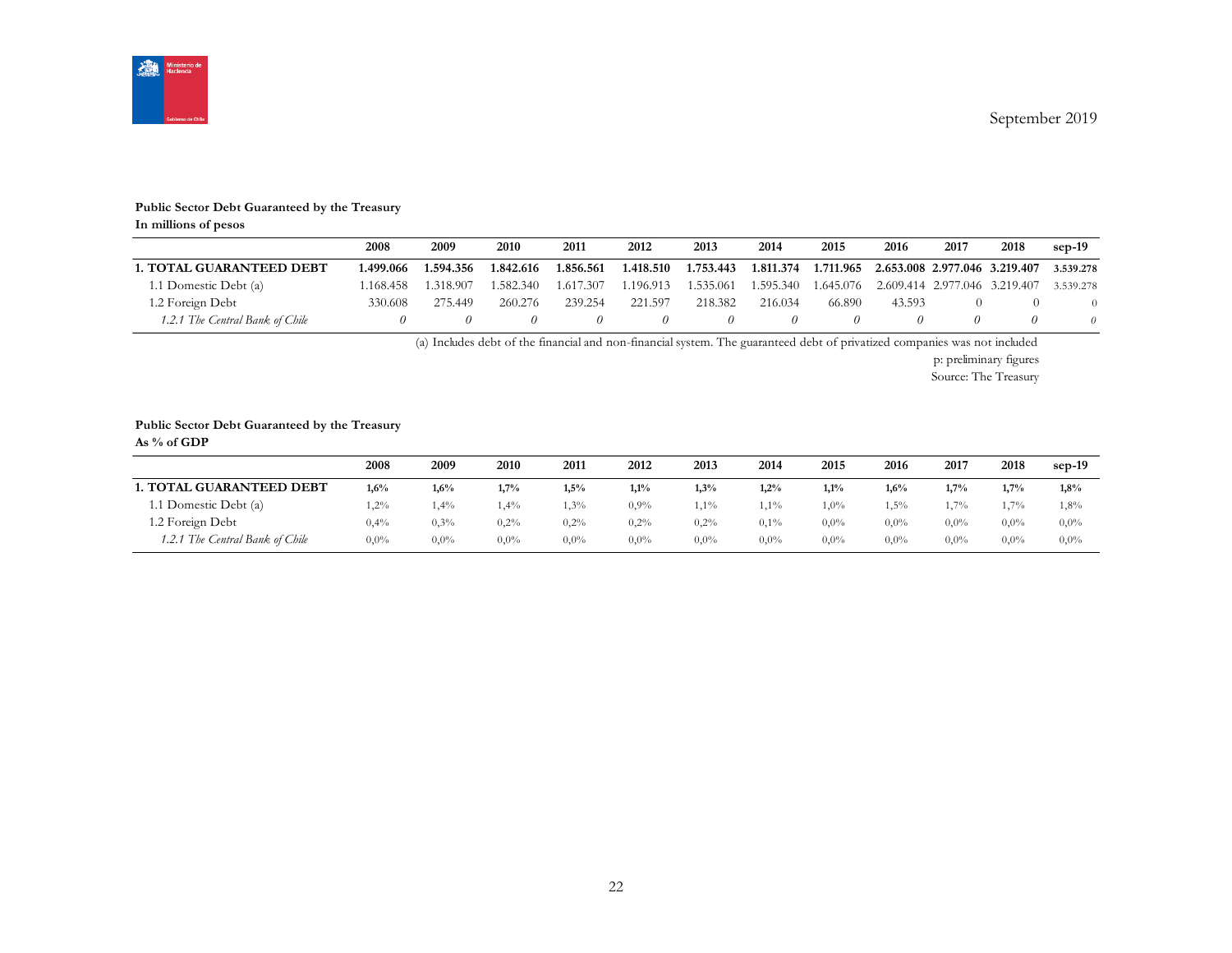<span id="page-22-0"></span>

# **APPENDIX 4**

# **Recognition Bonds**

<span id="page-22-1"></span>Recognition bonds are an obligation of the Chilean State owed to future pensioners, which will come due as they retire. This financial instrument therefore makes explicit the debt owed to workers who formerly contributed into the old social security system.

These obligations are not conceptually different from other social security obligations in other countries. The practical difference is that in most countries, these obligations are accumulated as future spending commitments through a social security system that are not recorded in the accounting. This is what has been commonly called the implicit social security debt of nations.

Virtually no country, either developed or developing, records social security commitments or implicit social security debt as part of the public debt.

The Recognition Bond is calculated as the necessary principal for the affiliate, who changed over from the old system, to receive a pension equal to 80% of the pensionable salary earned between September 1978 and 1979, save exceptions, multiplied by the proportion of his or her active life during which he paid into the old system. This amount is compounded at a real rate of 4% annually from the time of the change to the new pension system.

When the beneficiaries meet the requirements for retirement, the bonds are redeemed by the Pension Fund Managers (AFP). The Government, through the Social Security Institute (in Spanish, IPS), ex Social Security Normalization Institute (in Spanish, INP), transfers a lump sum that is recorded as below-the-line financing in the new presentation of the fiscal figures of the Central Government. This redeemed bond is added to the affiliate's individual capitalization fund and used to create a future pension flow in any of the possible modalities.